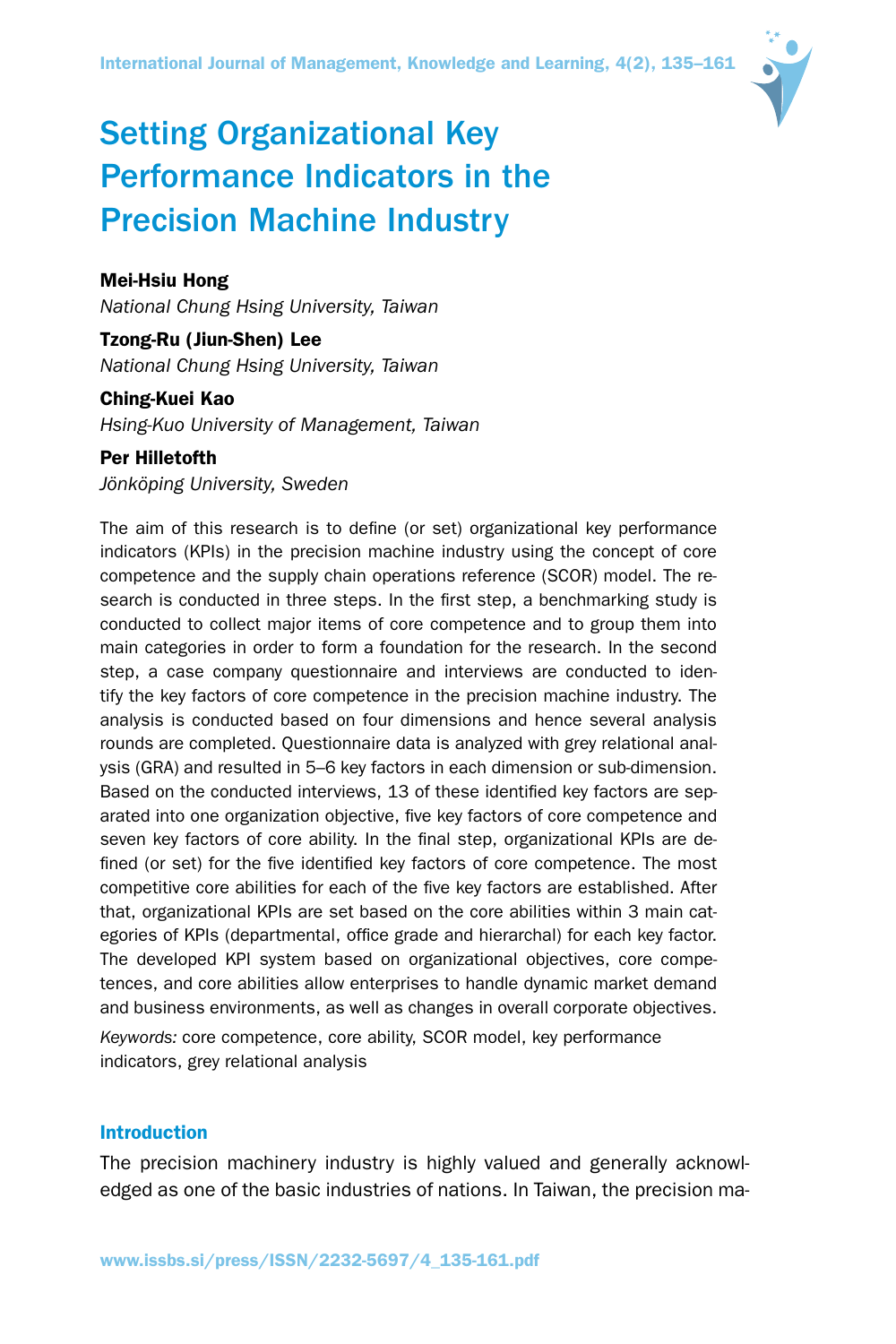chinery industry has started to face major challenges, which will continue in the coming years. Traditionally, the Taiwan machine industry focuses on machine assembly and maintenance, and employees work in dark workplaces, which are usually warm, oily, and dirty. Such an environment makes building a good and sustainable system difficult. Thus, the traditional machine industry has started to transform itself into the modern precision machine industry in response to globalization and customization (Wu, 2011). In this process of transformation, building a rational mechanism is important in finding out the key factors of core competence, which can be used to train the enterprise talents, to promote the competitiveness of the enterprise, and to encourage the professional accomplishment of employees.

In recent years, the business environment has become more competitive and volatile. Therefore, enterprises need to focus on technological abilities, the soft abilities and management of manpower. The knowledge technology of an enterprise can lead to competitive advantage and in surmounting the competition. Thus, the concept of core competence becomes an important management tool (Lahti, 1999). Spencer and Spencer (1993b) argue that core competence is a management model based on individual capability, and aims to find out and to confirm the needed capability and behaviors for achieving superior excellence. In this way, an enterprise or an individual can enhance working performance, which makes the application of core competence a necessity for the strategic management of an enterprise.

The purpose of this research is to define (or set) organizational key performance indicators (KPIs) in the precision machine industry by using the concept of core competence and the supply chain operations reference (SCOR) model. In competitive and volatile business environments, an enterprise must follow its unique culture and determine its core competence and appropriate KPIs. Focusing on the core competence is the key to achieving outstanding performance (Shih, 2000). Prahalad and Hamel (1990) argued that the most important task of the leader of an enterprise is to discover how to operate the enterprise sustainably and to find out the key factors how to achieve this goal (i.e., the core competence of the enterprise). Thus, the development of the core competence is the best way for enterprises to measure their pursuit of excellence, as well as the key factor for enterprises to run sustainable operations. When the core competence of enterprises is built, the goal of growth must be established to obtain the best advantages of the core competence.

The current research follows three steps. In the first step, we conducted a bench-marking study to collect major items of core competence and to group them into main categories, which will result in the formation of the foundation for the research. In the second step, a case company is analyzed and interviews are conducted to identify the key factors of core competence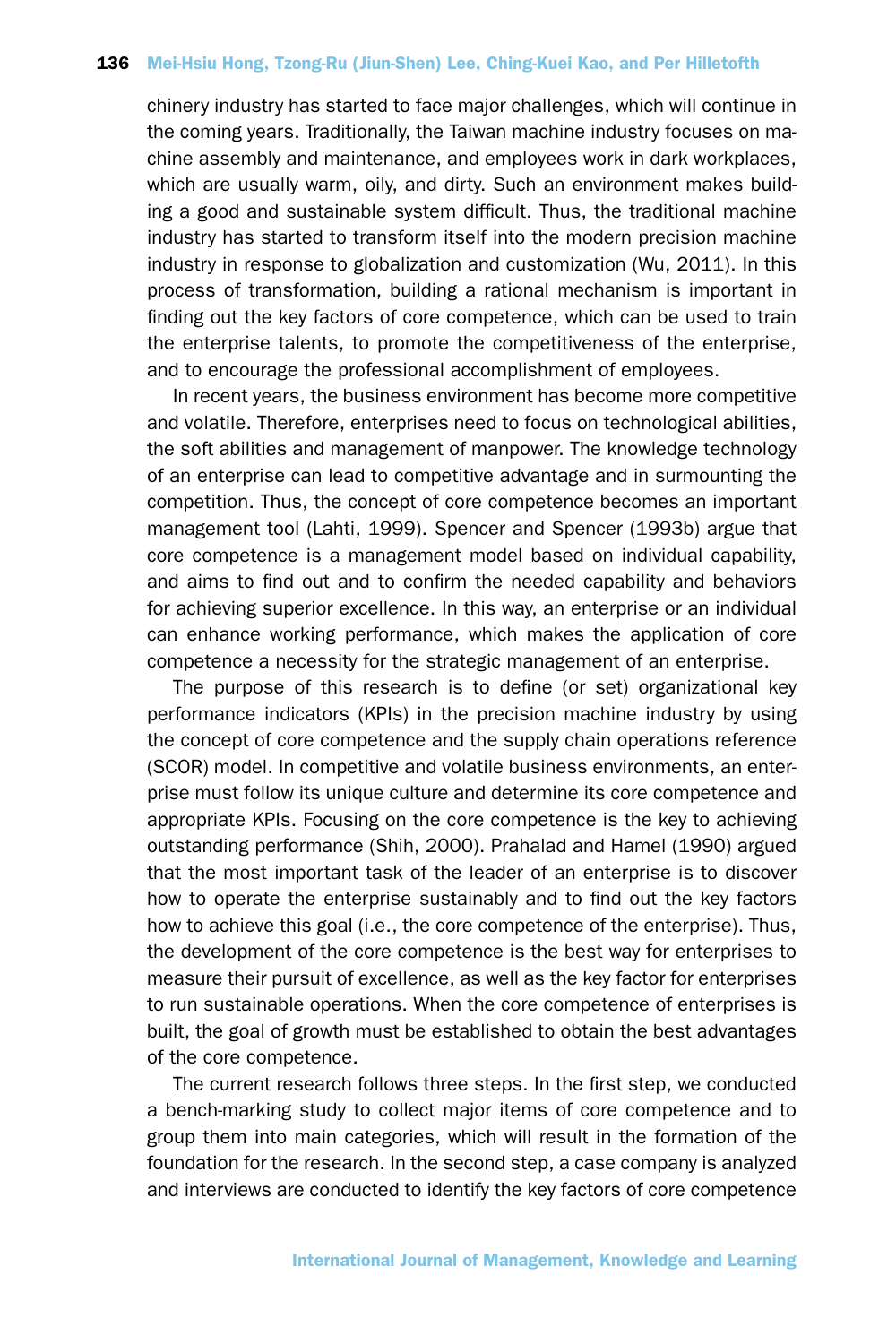in the precision machine industry. The analysis is conducted based on four dimensions (comprehensive, department, management level, and years of experience), and hence, several analysis rounds are completed. Questionnaire data are analyzed with GRA to identify the key factors of core competence (Deng 1989), and complemented with a case company interview to extract the most significant ones. In the final step, organizational KPIs are defined (or set) for the most essential key factors of core competence. In the setting of KPIs, the SCOR model is used as a reference to improve the efficiency of supply chain management for enterprises, suppliers, and customers (Huan, Sheoran, & Wang, 2004).

The remainder of this paper is structured as follows: literature review on the concept of core competence, the concept of core ability, organizational KPIs, and the SCOR model is presented in the second section. The third section presents the research approach, while the fourth section discusses the research results. Finally, the research is concluded in the fifth section.

# Literature Review

This section introduces the development of both core competence and KPI and viewpoints of domestic and foreign scholars. In the literature review, the core competence is divided into external profession and internal potential, while the KPI of the organization is combined with the objectives of the organization, such that its vision can be achieved and the competitiveness is enhanced to cope with highly changeable situations.

# *Core Competence and Ability*

McLagan (1997) defines competence as the potential characteristics, knowledge, conception, and behavior of individuals. Boyatzis (1982) explains that competence consists of the fundamental traits that make one achieve excellence in work, and these traits include external and internal dimensions, such as motivation, qualities, self-concept, attitudes, knowledge, skills, and abilities. Chiang (2002) argues that ability refers to potential traits, which have become an effective referential standard related to high work performance in thinking and behavior. Spencer and Spencer (1993b) compare competence to an iceberg (Figure 1), in which the obvious behavior dimensions (such as the profession and skills) are above the water, and the obscure and undetectable psychological traits (such as potentials, characteristics, and self-concepts) are below.

According to the above, competence is the basic key characteristic of achievement and can affect work performance. Maurer and Weiss (2010) assume that competence at continuous learning is a key part of successful work. An organization or an individual may have several competences. Spencer and Spencer (1993a) use the work competence assess-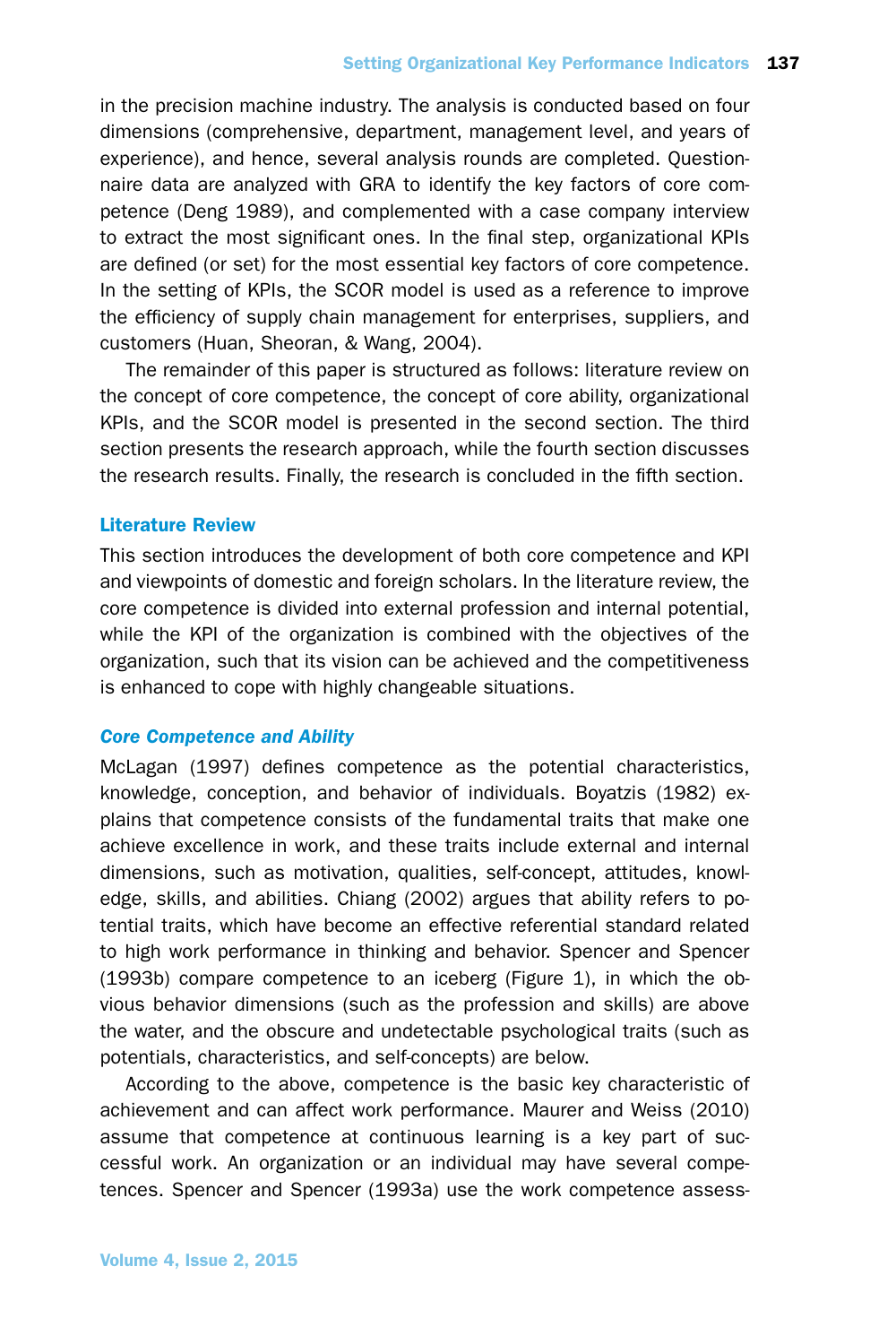

Figure 1 Competence Iceberg Model

ment method to determine the competences that enable high levels of performance among workers. Later, Spencer and Spencer (1993b) propose the concept of the core competence based on these ideas. Core competence emphasizes the connection among individual working behavioral features, efficiency, and performance (Boyatzis 1982; Prahalad and Hamel 1990; Prahalad 1993; Chen 1997; Huang 2001). Prahalad and Hamel (1990) further argue that organizational core competence is the unique intelligence, process, or product related with market competition, which best reflects the content and orientation of an individual, event, and organization. Thus, core competence refers to the competence of an organization or individual that is essential or central to high performance.

In the course of long-term management, an inclusive ability can be composed of the accumulation of core competence and the relevant resources. Ability is a kind of unique characteristics of an enterprise that distinguishes the firm from competitors (the core ability). Cravan (2002) shows that core ability can create a unique value for the customer. Prahalad and Hamel (1990) point out that core ability is the source and basis of continual competition among enterprises. Thus, core ability is the key to sustain an enterprise and to achieve a leading position in enterprise development and strategy.

#### *Organizational KPI and the SCOR Model*

Generally, reaching anticipative operational goals can enhance the competitiveness of an enterprise. To evaluate the performance of operational goals, a complete performance evaluation (or management) system is needed. This system can be used to evaluate whether a goal is reachable or not, and to manage an organization in the right direction. The selection of KPIs heavily influences the future performance of an organization (Yeh 2001). Therefore, business managers should strive to find the balance between financial and operational indicators to enhance the future performance of the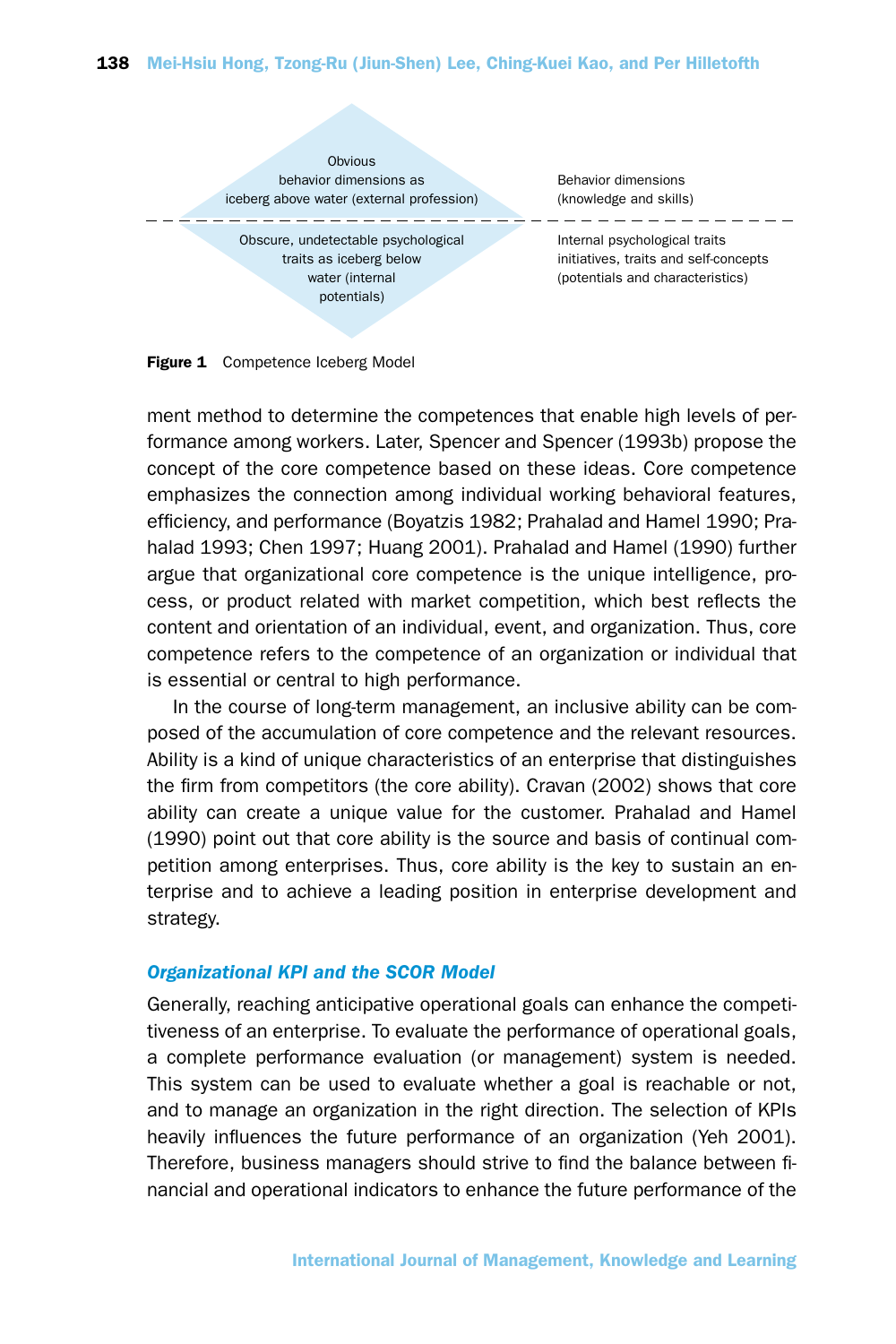enterprise. KPIs are objective-oriented quantitative assessment indicators, which are regarded as a classification of key ingredients in the operations of the enterprise. KPIs are obtained by sampling, collecting, calculating, and analyzing input data from the internal processes of the organization. The key to establishing an effective performance management system in an enterprise lies in the setting of clear and workable KPIs. Chuang (2011) argues that if there are no assessment tools, there will be no performance; if there is no performance, there will be no management. This logic implies that performance management is one part of the management system. In recent years, financial-oriented assessment has been expanded to include nonfinancial-oriented assessment (e.g., employee rationale, productivity, quality, quit rate, and attraction to professionals).

One of the major changes in modern management is that individual organizations no longer compete as autonomous entities, but rather they compete as supply chains. Instead of manufacturer versus manufacturer, or supplier versus supplier, the current situation calls for supply chains versus supply chains. A supply chain refers to an integrated network of autonomous organizations, which are involved in the different processes and activities that produce value in form of products and services (Christopher 1998). This relationship implies that enterprises cannot simply focus on the internal process. Instead, companies must have a complete set of KPIs that could measure the whole supply chain network, which includes all activities connected with sourcing, manufacturing, and distribution from suppliers to customers. Therefore, the SCOR model (Figure 2) can be helpful when developing a performance management system for an enterprise (Huan et al., 2004).

In the SCOR model, the supply chain consists of several supply chain members (Figure 2). The supply chain process within each supply chain member is separated into five main processes, which are plan, source, make, deliver, and return (Pau & Chang, 2009). To develop and to improve the supply chain and its performance within these five main processes, the SCOR model includes 131 KPIs covering issues, such as customer service, cost control, risk management, and relationship with customers and suppliers (Supply Chain Council, 2010).

# Research Approach

The purpose of this research is to define (or set) organizational KPIs in the precision machine industry based on core competence and the SCOR model. A component manufacturer in the machine industry was invited to serve as the case study. The case company was established in Taiwan in 1990. This company has more than 1000 employees, the turnover has already reached NTD 5 billion and is increasing continuously. The supply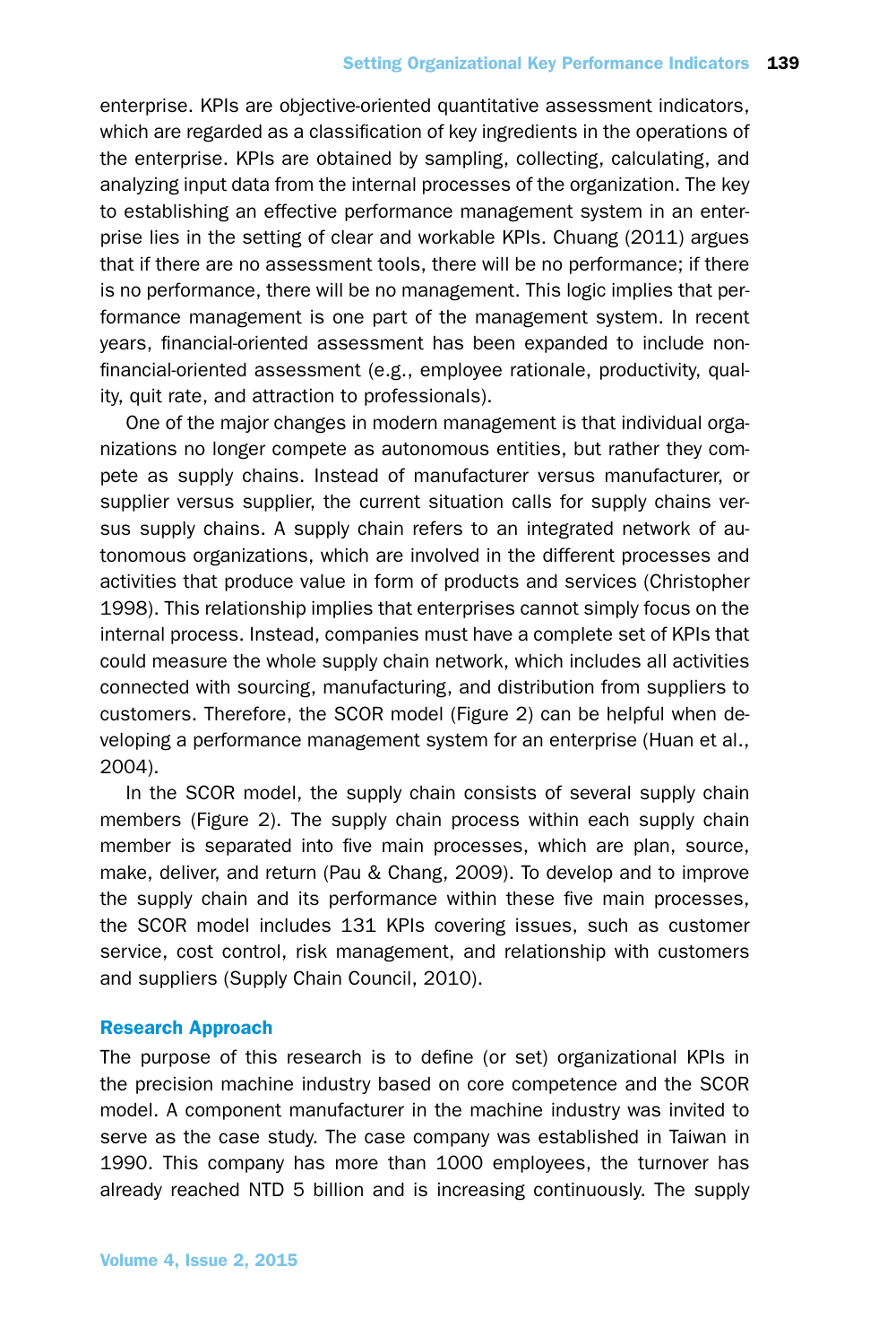

Figure 2 Five Procedures of SCOR

chain operations include sourcing, manufacturing, and distribution. As for machine industry, the demand for talents usually adopts the disciplines of apprenticeship to train the talents. The loss of talents may occur because of the lack of systematic planning, designing, and carrying out the cost of training. The company hopes to transform itself from a traditional machine company that focuses on machine assembly and maintenance into a modern company that centers on manufacturing servitization. In this process of transformation, it is important to build a rational mechanism in order to find out the key factors of core competence, which can be used to train the enterprise talents, to promote the competitiveness of the enterprise and to encourage the professional accomplishment of employees. The research approach in this research was conducted in three steps, which are described below in detail.

# *Collection of Major Items of Core Competence*

In the first step of the research, a bench-marking study was conducted to collect major items of core competence. These items are grouped into main categories to build the foundation for the investigation of core competences within the precision machine industry in general and the selected case company in particular. The process of selecting bench-marking enterprises and collecting major items of core competence included the following:

1. Select enterprises in Taiwan that have won gold or silver Taiwan Train Quality System (TTQS) medals via the Internet.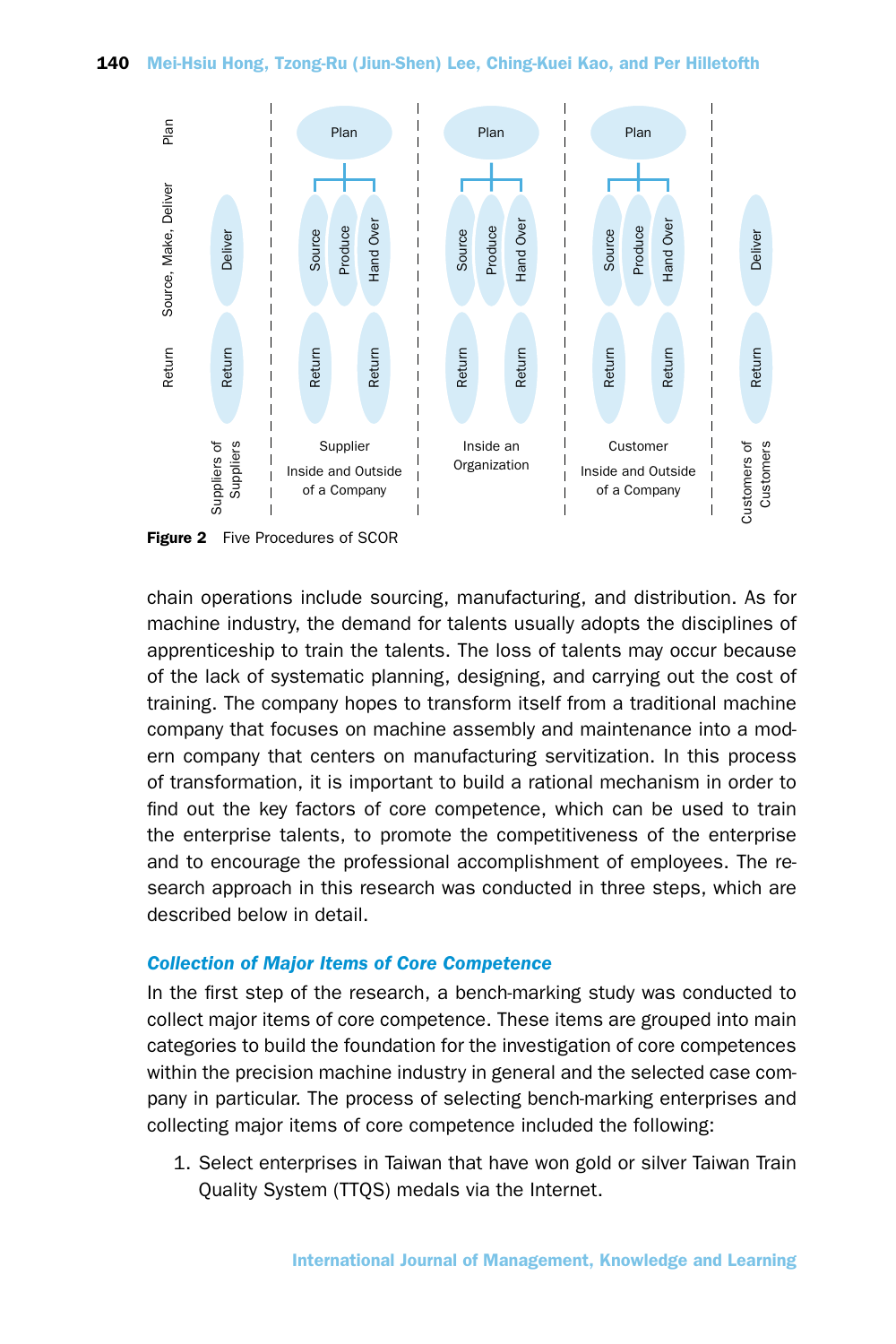## Setting Organizational Key Performance Indicators 141

| (1)          | (2)                                                   | (3)                      |   | $(4)$ $(5)$              | (6)            |
|--------------|-------------------------------------------------------|--------------------------|---|--------------------------|----------------|
| $\mathbf{1}$ | Research Innovation                                   | <b>SPIL</b>              |   | 11 R&D and Innovation    | $\mathbf{1}$   |
| 2            | Innovative Ability                                    | Hiwin Technology Corp.   |   |                          |                |
| 3            | Innovative Development                                | Fair Friend Ent. Group   |   |                          |                |
| 4            | Continual Innovation                                  | Kao                      |   |                          |                |
| 5            | Innovation                                            | <b>CMC Motor</b>         |   |                          |                |
|              |                                                       | <b>TOYOTA</b>            |   |                          |                |
|              |                                                       | <b>TSMC</b>              |   |                          |                |
|              |                                                       | Wowprime                 |   |                          |                |
|              |                                                       | Compal Electronics, Inc. |   |                          |                |
| 6            | <b>Innovation and Desire</b><br>for Changes           | 3M                       |   |                          |                |
| 7            | Reforms and Innovation                                | Telephone Company Ltd    |   |                          |                |
| 8            | Cooperation                                           | D-Link                   |   | 10 Group Cooperation     | $\overline{2}$ |
|              |                                                       | Fair Friend Ent. Group   |   |                          |                |
|              |                                                       | Hiwin Technology Corp.   |   |                          |                |
| 9            | <b>Group Orientation</b>                              | Telephone Company Ltd    |   |                          |                |
|              | 10 Group Success                                      | Kao                      |   |                          |                |
|              | 11 Group Work                                         | Wowprime                 |   |                          |                |
|              | 12 Relationship with<br><b>Customers and Partners</b> | <b>TSMC</b>              |   |                          |                |
|              | 13 Harmony                                            | Compal Electronics, Inc. |   |                          |                |
|              |                                                       | Lianchi Group            |   |                          |                |
|              |                                                       | <b>CMC Motor</b>         |   |                          |                |
|              | 14 Customer First                                     | D-Link                   | 6 | <b>Customer Oriented</b> | 3              |
|              | 15 Customer First                                     | Fair Friend Ent. Group   |   |                          |                |
|              | 16 Customer Oriented                                  | Kao                      |   |                          |                |
|              |                                                       | Hiwin Technology Corp.   |   |                          |                |
|              | 17 Serve Customers                                    | Wal-Mart Stores, Inc.    |   |                          |                |
|              | 18 Services                                           | Lianchi Group            |   |                          |                |

Table 1 Item and Classification of Core Competence from 17 Benchmarking Enterprises

*Continued on the next page*

- 2. Select foreign enterprises with similar viewpoints on core competence via the Internet.
- 3. Collect items of core competence from the websites of the selected enterprises.

The sample included enterprises from traditional industries and from modern industries, such as services, technology, logistics, and expendable supply manufacturers. In total, 17 enterprises were involved in this benchmarking study, and from these selected enterprises, 59 items of core competence were collected and grouped into 21 main categories (Table 1).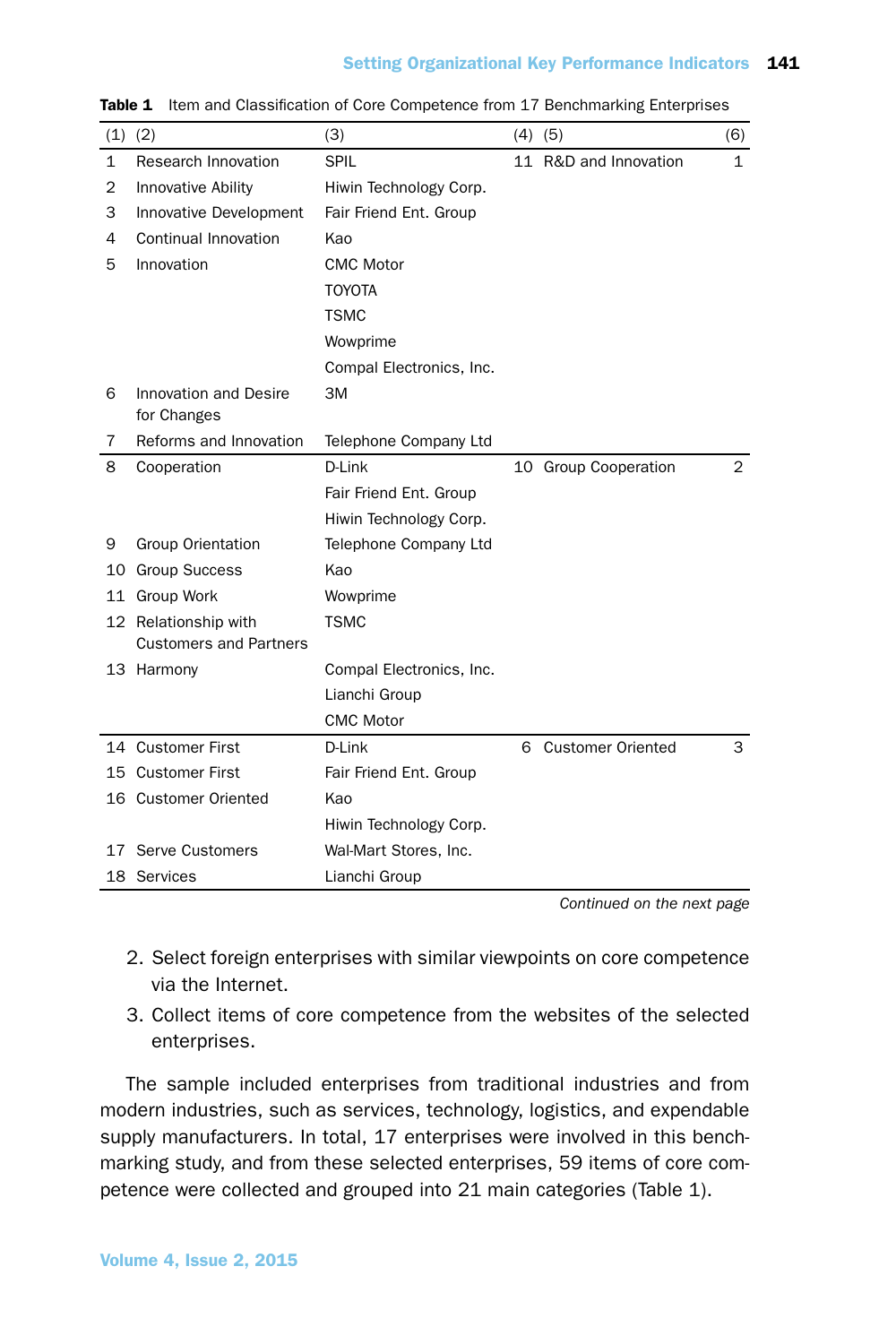|    | $(1)$ $(2)$                  | (3)                      |   | $(4)$ (5)                   | (6) |
|----|------------------------------|--------------------------|---|-----------------------------|-----|
|    | 19 Honesty and Integrity     | P&G                      |   | 6 Honesty and Integrity     | 4   |
|    |                              | 3M                       |   |                             |     |
|    |                              | Kao                      |   |                             |     |
|    | 20 Honesty and Integrity     | <b>TSMC</b>              |   |                             |     |
|    | 21 Sincerity                 | <b>DEPO</b>              |   |                             |     |
|    | 22 Fairness                  | Telephone Company Ltd    |   |                             |     |
|    | 23 Transcendence             | Compal Electronics, Inc. | 5 | Transcendence               | 5   |
|    |                              | <b>TOYOTA</b>            |   |                             |     |
|    | 24 Desire for Success        | P&G                      |   |                             |     |
|    | 25 Excellence                | <b>CMC Motor</b>         |   |                             |     |
|    | 26 Pursuit of Excellence     | Wal-Mart Stores, Inc.    |   |                             |     |
|    | 27 Continual Learning        | D-Link                   |   | 4 Continual Learning        | 6   |
|    | 28 Continual Learning        | Fair Friend Ent. Group   |   |                             |     |
|    | 29 Group Learning            | <b>SPIL</b>              |   |                             |     |
| 30 | Initiative                   | Lianchi Group            |   |                             |     |
|    | 31 Loyalty                   | Lianchi Group            |   | 4 Observation of Discipline | 7   |
|    | 32 Trust                     | P&G                      |   |                             |     |
|    | 33 Commitment                | <b>TSMC</b>              |   |                             |     |
|    | 34 Observation of Discipline | D-Link                   |   |                             |     |
|    | 35 High Motivation           | Kao                      |   | 4 High Motivation           | 8   |
|    | 36 Active and Initiative     | ЗM                       |   |                             |     |
|    |                              | Hiwin Technology Corp.   |   |                             |     |
|    | 37 Working Hard              | Lianchi Group            |   |                             |     |
|    | 38 Quality Control           | Fair Friend Ent. Group   |   | 3 Quality Control           | 9   |
|    | 39 Professional Quality      | <b>SPIL</b>              |   |                             |     |
|    | 40 Profession                | <b>TOYOTA</b>            |   |                             |     |
|    | 41 Responsibility            | D-Link                   |   | 3 Responsibility            | 10  |
|    | 42 Responsibility            | Jointown Pharm. Group    |   |                             |     |
|    | 43 Honesty and Responsib.    | Telephone Company Ltd    |   |                             |     |

Table 1 *Continued from the previous page*

*Continued on the next page*

# *Identification of Key Factors of Core Competence*

In the second step of the research, we conducted a case company survey to identify the key factors of core competence in the precision machine industry. A questionnaire composed by 4 demographic items (comprehensive, department, management level, and years of experience) and 21 core competence items (derived from the main categories identified in the benchmarking study) was used for data collection. To analyze the key factors of core competence, the respondents were asked to grade a statement for each of the competence items individually on a Likert scale from 1 to 5 (1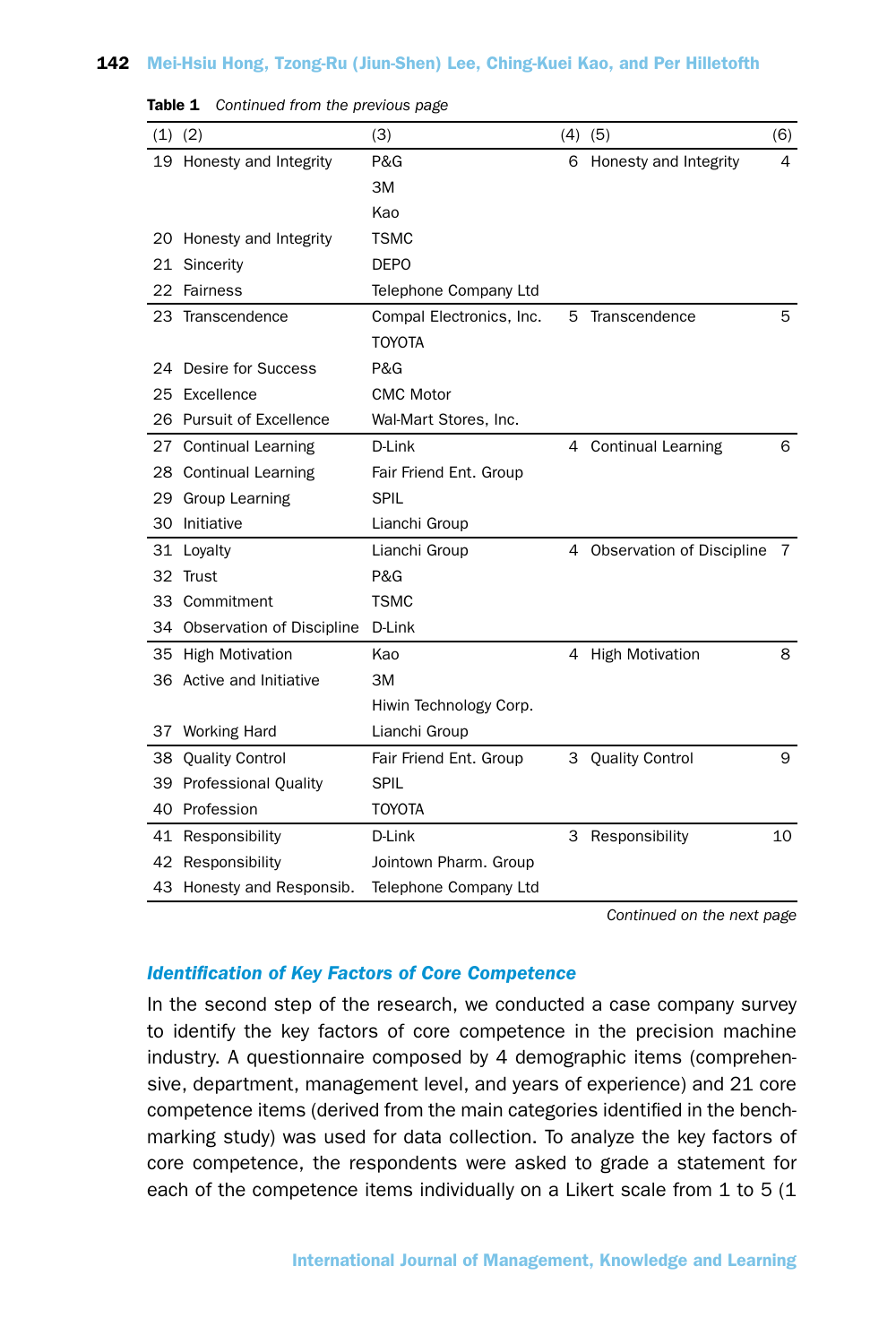| (1) | (2)                              | (3)                          | (4)          | (5)                              | (6) |
|-----|----------------------------------|------------------------------|--------------|----------------------------------|-----|
| 44  | Problem Analyzing and<br>Solving | Kao                          | 2            | Problem Analyzing and<br>Solving | 11  |
| 45  | Analytic Thinking                | Hiwin Technology Corp.       |              |                                  |     |
| 46  | <b>Executive Ability</b>         | Jointown Pharm. Group        |              | 2 Executive Ability              | 12  |
| 47  | Doctrine of Knowing and<br>Doing | Telephone Company<br>Limited |              |                                  |     |
| 48  | Positive Thinking                | Hiwin Technology Corp.       |              | 2 Positive Thinking              | 13  |
| 49  | Enthusiasm                       | Lianchi Group                |              |                                  |     |
| 50  | Spirit of Master                 | P&G                          | 2            | Respect for Individual           | 14  |
| 51  | Respect for Individual           | Wal-Mart Stores, Inc.        |              |                                  |     |
| 52  | <b>Crisis Awareness</b>          | Jointown Pharm. Group        | 2            | <b>Quick Response</b>            | 15  |
| 53  | <b>Quick Response</b>            | <b>SPIL</b>                  |              |                                  |     |
| 54  | Adaptablity                      | Kao                          | $\mathbf{1}$ | Adaptablity                      | 16  |
| 55  | Leadership                       | P&G                          | $\mathbf{1}$ | Leadership                       | 17  |
| 56  | International Perspective        | Kao                          | $\mathbf{1}$ | International Perspective 18     |     |
| 57  | Satisfaction                     | Wowprime                     | 1            | 360 Degree Satisfaction          | 19  |
| 58  | Reflection                       | Hiwin Technology Corp.       | 1            | Reflection                       | 20  |
| 59  | <b>Cost Consciousness</b>        | D-Link                       | 1            | Cost Consciousness               | 21  |

Table 1 *Continued from the previous page*

Notes Column headings are as follows: (1) number, (2) core competence item, (3) sources, (4) number of enterprises, (5) classification of core competence, (6) priority.

– strongly disagree,  $2$  – disagree,  $3$  – neutral,  $4$  – agree, and  $5$  – strongly agree). Higher scores indicated that more emphasis was placed on the particular competence item. Questionnaires were sent to department managers (e.g., business, administration, production, and R&D), middle managers (e.g., director and deputy manager), and top managers (e.g., CEO and vice president) within the case company. The questionnaires were sent to 42 managers and 42 valid answers were received (response rate of 100%).

The collected questionnaire data were analyzed using GRA to extract the key factors of core competence. There are three steps in implement the GRA. The first step is the calculation of the grey relational coefficient. The calculation of the grey relational coefficient is shown in Equation (1) (Deng 1989). In this equation, *ζ* is the distinguishing coefficient. When the value lies between 0 and 1, it shows the difference between two parts. Generally, an average (0.5) is used as value of the distinguishing coefficient, which can be adjusted based on actual conditions. In this research, 0.5 was used as the value of the distinguishing coefficient.

$$
r(x_i(k), x_j(k)) = \frac{\min_i \min_k |x_0(k) - x_i(k)| + \zeta \max_i \max_k |x_0(k) - x_i(k)|}{|x_0(k) - x_i(k)| + \zeta \max_i \max_k |x_0(k) - x_i(k)|}.
$$
(1)

The second step is the calculation of the grey relational degree. After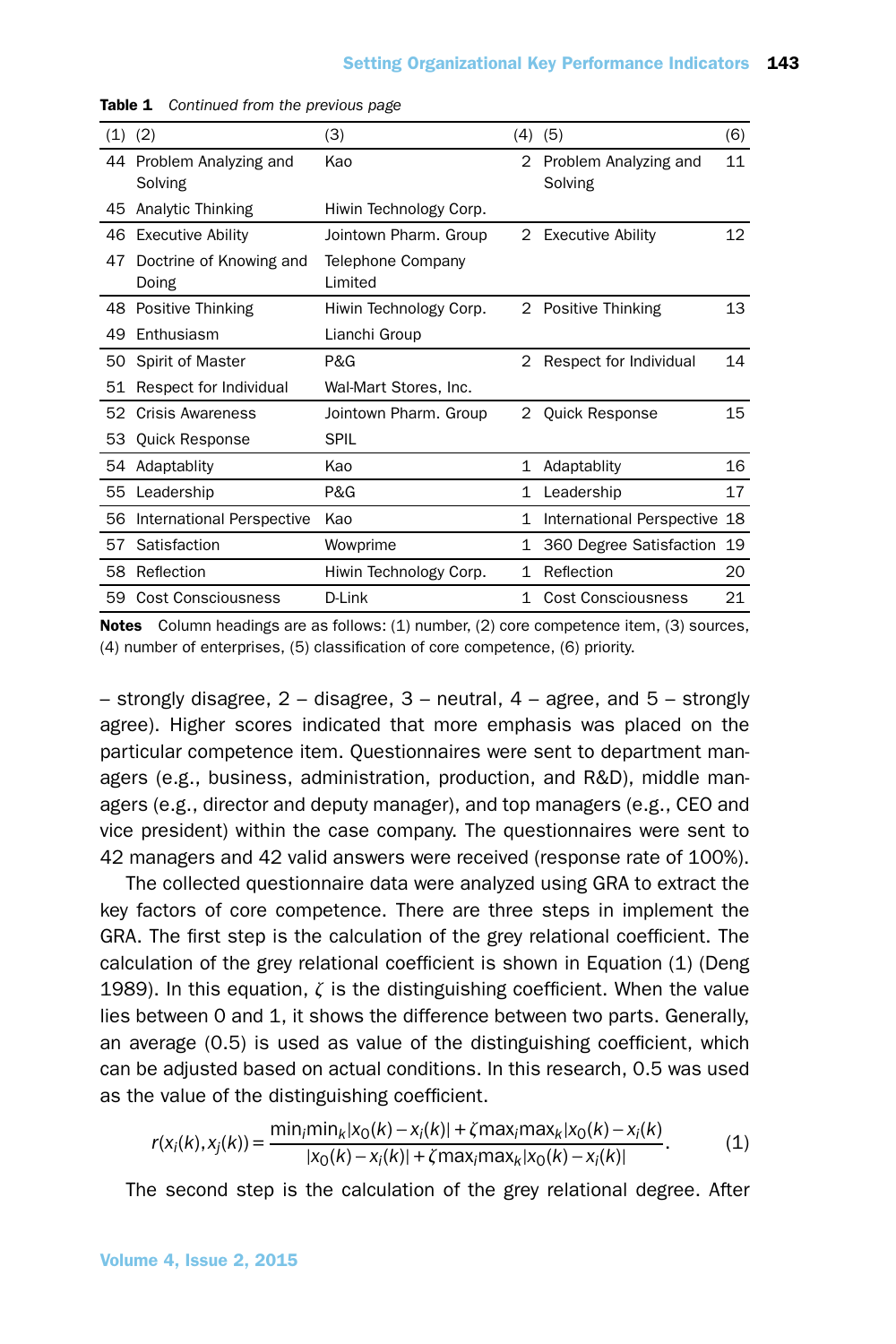the grey relational coefficients are calculated, the grey relational degree is computed and is equal to the arithmetic mean of the grey relational coefficients. The grey relational degree represents the relationship between two sequences. If the changes in two factors have the same trend, this finding indicates that the extent of synchronous change is high, as well as the extent of the correlation (Deng 1997). The calculation of the grey relational degree is shown in Equation (2).

$$
r(x_i, x_j) = \frac{1}{n} \sum_{k=1}^{n} r(x_i(k), x_j(k)).
$$
 (2)

The third step is the determination of the grey relational sequence. This step requires the arrangement of the obtained grey relational degrees from the biggest to the smallest. The final order is the grey relational sequence. Finally, items with similar grey relational degrees are classified (or organized) into the same group.

In this particular study, the collected questionnaire data are processed according to the three steps described above. Firstly, the questionnaire items are analyzed with GRA to get the grey relational coefficient and degree. Thereafter, a linear graph is drawn based on the grey relational degrees, and the items are arranged from big to small (right to left). The items with similar values are then classified into the same group. The linear graph is used to investigate the key factors of core competence that the managers emphasized the most. An item with a high grey relational degree signifies that the managers paid more attention to it than an item with a low degree. Finally, the key factors of core competence are selected from the classified groups in the linear graph one by one by following the recommendation of Daniel (1961) that an enterprise requires three to six key factors to succeed. The analysis is conducted based on four dimensions (comprehensive, department, management level, and years of experience), which require the completion of several rounds of analysis.

In addition, managers of the case company were interviewed since it was difficult to establish the key factors of core competence solely based on GRA results. The issue was that the repeatability of the factors in the different dimensions was low, which led to several key factors exceeding the principle of Daniel (1961). Thus, the most essential key factors of core competence are extracted through interviews based on GRA result. The interviews are designed such that repetition of key factors could be avoided. This step was critical since the analyzed dimensions to some extent included the same key factors of core competence. To cover most of the identified key factors without too much repetition, the interview questions (derived based on GRA result) are used. Interviewees were invited from the involved departments. The managers in each department are organized into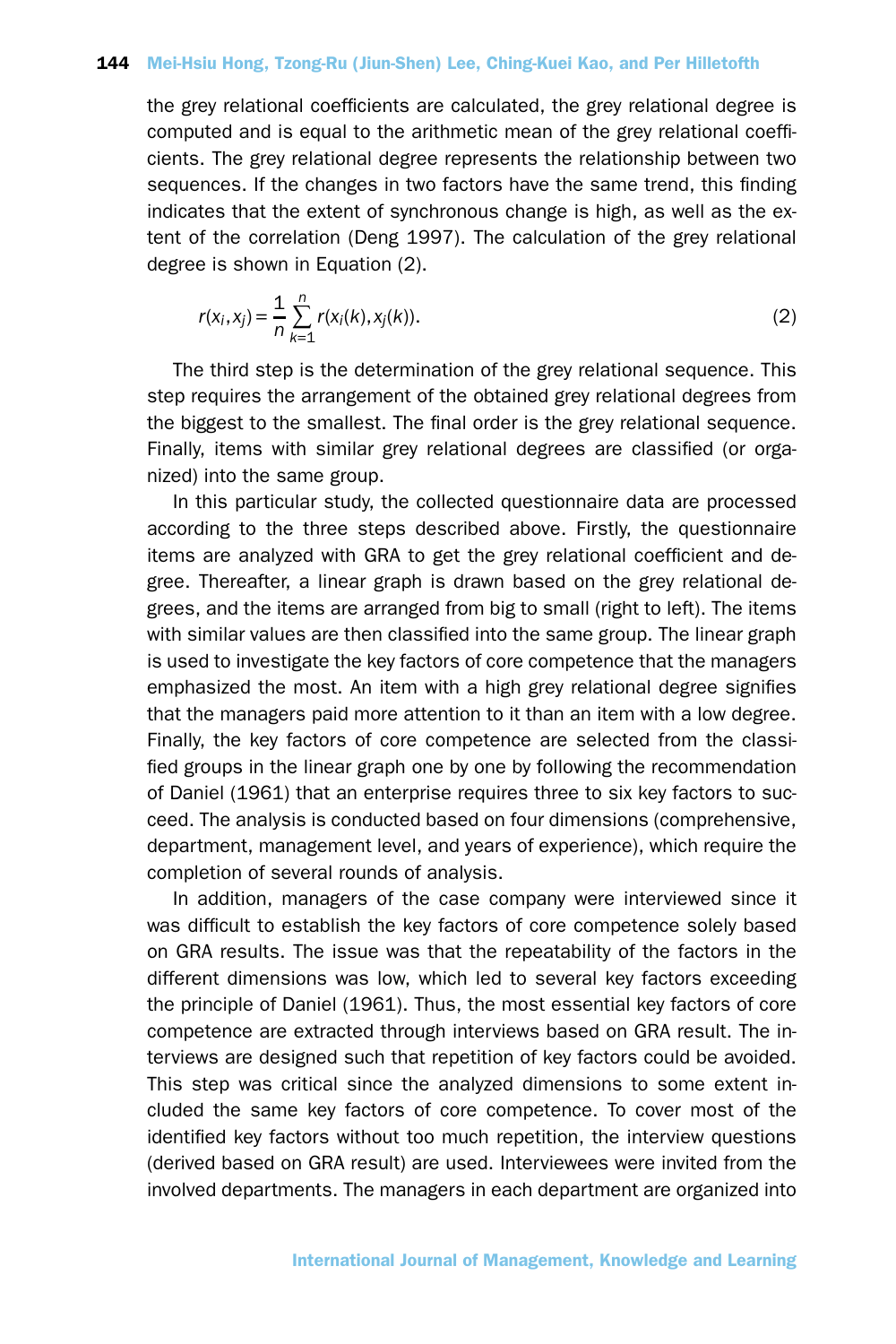groups of five and one manager is selected from each group. Departments that had less than five managers are excluded. In total, five managers were interviewed, who were four managers from the production department and one manager from the administration department.

# *Definition of Organizational Key Performance Indicators*

In the third step of the research, organizational KPIs are defined (or set) based on the identified key factors of core competence. This study used 131 KPIs included in the SCOR model and 12 internal KPIs related to the career development of the internal staff and the safety in the workplace from the case study as the reference for setting organizational KPI for the identified key factors of core competence (Table 2). To differentiate the KPIs belonging to the SCOR model and the case organization, each KPI was coded (SCOR  $= 1.131$ , Internal A01-A-12). The reason why these KPIs were used as the starting point is due to the importance of the supply chain in the global and competitive market environments. Enterprises cannot simply focus on top management and internal process anymore. Firms should have a complete set of KPIs that measure the whole supply chain network and consider all activities connected with sourcing, manufacturing, and distribution from suppliers to customers.

To simplify the setting of KPIs for the identified key factors of core competence, each key factor was handled separately. To begin with, the most competitive core abilities for the identified key factors are established based on the interviews with the five company managers. Then, organizational KPIs are set according to the core abilities within the three main categories of the KPIs:

- 1. Departmental KPI: Different departments (e.g., production, business, human resources, finance, and IT) in an organization have various duties and responsibilities, and the performance is tracked based on different organizational KPI.
- 2. Office grade KPI: Different office grades might influence the fulfillment of organizational KPI, as well as the need for common and professional competence that are aimed to achieve organizational KPI.
- 3. Hierarchical KPI: Each hierarchy in an organization has its responsibility levels, which are vertically and horizontally connected with the power needed to achieve organizational KPI.

# Results and Analysis

To begin with, the key factors of core competence in the precision machine industry are extracted. After that, organizational KPIs are set for the identified key factors of core competence.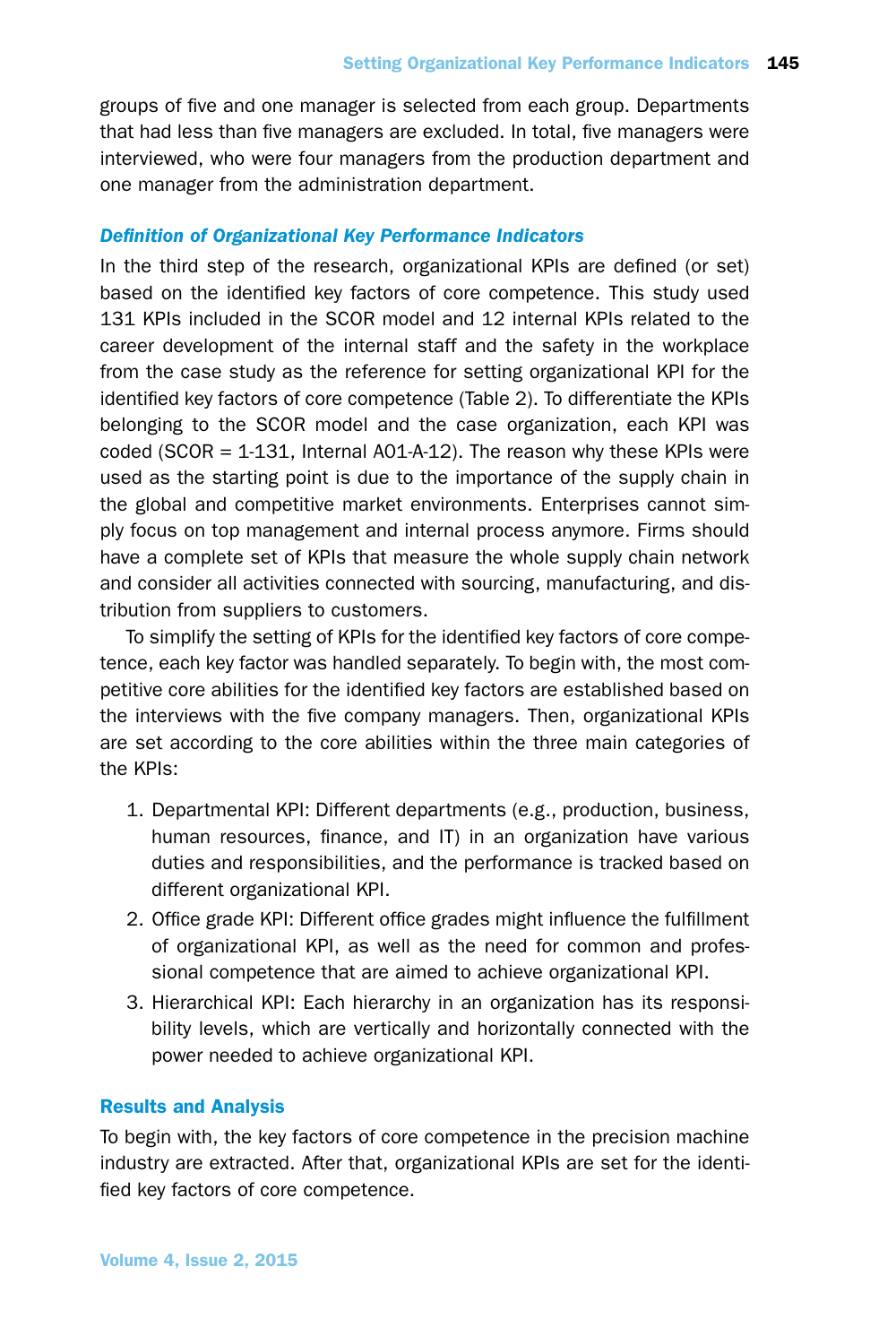#### Table 2 Key Performance Indicators

| 109           | Planning costs for delivering products                               |
|---------------|----------------------------------------------------------------------|
| 112           | Orders management costs                                              |
| 113           | Orders delivery costs                                                |
| 115           | Managers' delivery investment for achieving operational objectives   |
| 116           | Managers' production investment for achieving operational objectives |
| 117           | Managers' planning investment for achieving operational objectives   |
| 119           | Managers' source investment for achieving operational objectives     |
| 120           | Days of finished goods inventory                                     |
| 121           | Days of raw materials inventory                                      |
| 122           | Days of half-finished goods inventory                                |
| 123           | Days of calling back materials                                       |
| 125           | Percentage of excessive stock                                        |
| 126           | Ratio of the stock that can't serve as maintenance to common stock   |
| 127           | Fixed assets in production of a supply chain                         |
| 128           | Fixed assets in sourcing of a supply chain                           |
| 129           | Fixed assets in planning of a supply chain                           |
| 131           | Fixed assets in sourcing of a supply chain                           |
| $A-01$        | Amount of development patent                                         |
| $A-02$        | Number of people of internal lecturers                               |
| $\sim$ $\sim$ |                                                                      |

- A-03 Number of people and level of improving language ability
- A-04 Defect ratio of internal production process
- A-05 Amount of improvement proposal in terms of production and management processes
- A-06 Employees' satisfaction-dismission rate
- A-07 Customers' satisfaction level to products and staff's services
- A-08 Rate of occupational accident
- A-09 Amount of qualified certificates
- A-10 Awards acquired for training
- A-11 Complaints from communities
- A-12 Error rate of packaging products

## *Key Factors of Core Competence*

The collected questionnaire data are analyzed using the GRA to extract the key factors of core competence. The analysis is conducted according to the three steps of GRA. Firstly, the questionnaire items are analyzed to obtain the grey relational coefficient and degree (steps 1 and 2). Thereafter, a linear graph is drawn based on the items grey relational degrees and the items are arranged from big to small (right to left). The items with similar values are then classified into the same group (step 3). Finally, the key factors of core competence are selected from the classified groups one by one according to the principle of Daniel (1961). The analysis is conducted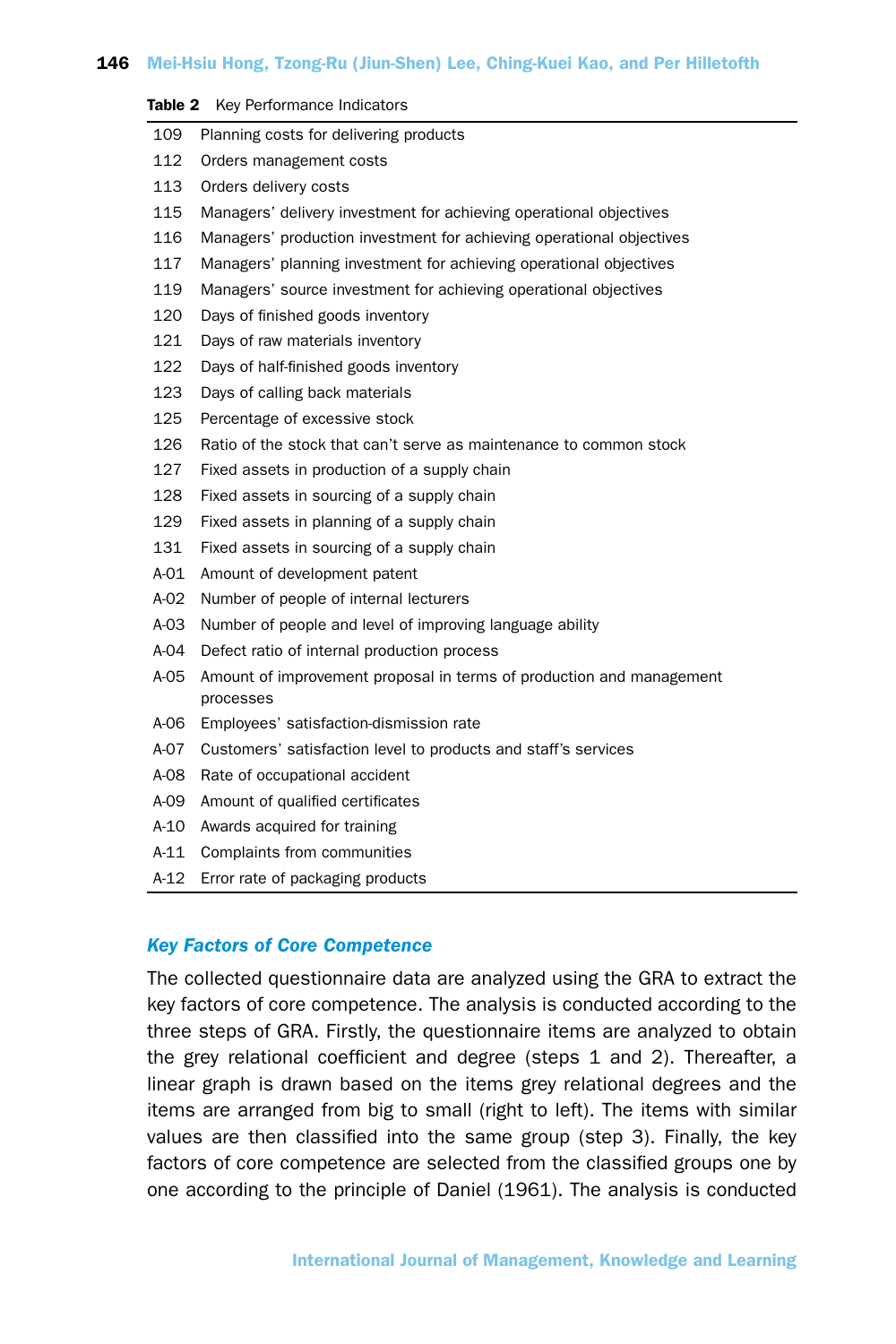#### Setting Organizational Key Performance Indicators 147



Figure 3 Grey Relational Linear Graph for Comprehensive Analysis

based on four dimensions (comprehensive, department, management level, and years of experience), and thus several analysis rounds were completed.

In the 'comprehensive' analysis, the 21 questionnaire items were classified into 9 groups according to the closeness of the grey relational degrees (Figure 3). The key factors of core competence were selected one by one from the groups that had the highest grey relational degrees (from right to left) based on Daniel (1961). In Group 1, 'quality control' (0.7595) and 'R&D and innovation' (0.7540) were selected. In Group 2, 'group cooperation' (0.7324) and 'customer oriented' (0.7317) were selected. In Group 3, 'responsibility' (0.6993) was selected. The selection of key factors stopped since the number of key factors would have exceeded six (Daniel, 1961) if the three factors in Group 4 had been selected. In summary, the 'comprehensive' analysis showed that the key factors of core competence in the precision machine industry included quality control, R&D and innovation, group cooperation, customer orientation, and responsibility.

The GRAs for the other dimensions (department, management level, and years of experience) followed the same procedure, but are not fully reported in this paper. However, the results of these analyses are presented in Table 3. As can be noted, the repeatability of the key factors in the different dimensions is low, which resulted in a number of factors exceeding the principle of Daniel (1961). This finding implies the difficulty in establishing the key factors of core competence solely based on GRA results. Instead, the most essential key factors of core competence are extracted through interviews with the five department managers (one production manager, and four administration managers) within the case company. Two interview questions based on GRA result were used, (1) 'What do you think about the 9 key factors of core competence selected by top managers and managers with over 16 years of experience?' and (2) 'What do you think about the key factors of core competence selected by your department that were not selected by top managers and managers with over 16 years of experience?' Overall, the conducted interviews covered 13 of the identified key factors of core competence (Table 4).

The interviews with the five department managers resulted in 13 key fac-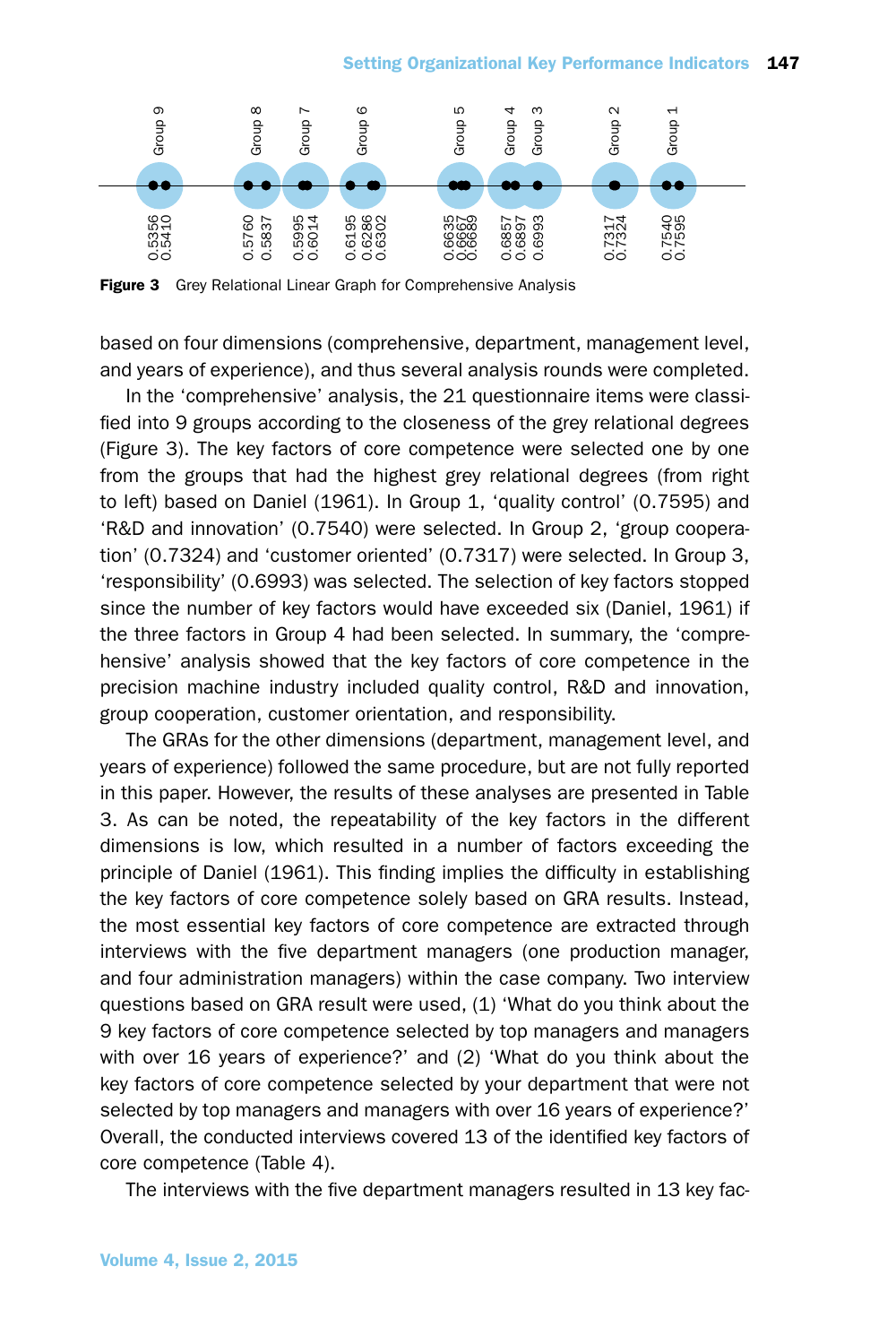|                        | lable 3 Key Factors of Core Competence Based on Each Dimension |                      |                            |                              |                              |                              |                                     |
|------------------------|----------------------------------------------------------------|----------------------|----------------------------|------------------------------|------------------------------|------------------------------|-------------------------------------|
| Comprehensive          |                                                                | Quality Control      | Innovation<br>R&D and      | Cooperation<br>Group         | Orientation<br>Customer      | Responsibility               |                                     |
| Department             | R&D                                                            | Quick Response       | Satisfaction<br>360 Degree | Continual<br>Learning        | Adaptability                 | Self-Reflection              | Excellence                          |
|                        | Department<br><b>Business</b>                                  | Quick Response       | 360 Degree<br>Satisfaction | Adaptability                 | Self-Reflection              | Consciousness<br>Cost        | Respect for<br>Individual           |
|                        | Administration<br>Department                                   | Quick Response       | Quality Control            | Innovation<br>R&D and        | Continual<br>Learning        | International<br>Perspective |                                     |
|                        | Department<br>Production                                       | Quality Control      | Innovation<br>R&D and      | Responsibility               | Excellence                   | Observation of<br>Discipline | Analyzing and<br>Problem<br>Solving |
| Management<br>level    | Managers<br>Tор                                                | Quick Response       | 360 Degree<br>Satisfaction | Orientation<br>Customer      | Adaptability                 | International<br>Perspective | Analyzing and<br>Problem<br>Solving |
|                        | Middle Managers                                                | Quality Control      | Cooperation<br>Group       | Innovation<br>R&D and        | Adaptability                 | Executive Ability            |                                     |
|                        | Managers<br>First-Line                                         | Quality Control      | Cooperation<br>Group       | Adaptability                 | 360 Degree<br>Satisfaction   | Orientation<br>Customer      | Continual<br>Learning               |
| experience<br>Years of | $\frac{1}{2}$                                                  | Quality Control      | Cooperation<br>Group       | Innovation<br>R&D and        | Observation of<br>Discipline | Honesty and<br>Integrity     | Positive Thinking                   |
|                        | $6 - 10$                                                       | Cooperation<br>Group | 360 Degree<br>Satisfaction | Orientation<br>Customer      | International<br>Perspective |                              |                                     |
|                        | $10 - 15$                                                      | Quick Response       | Responsibility             | International<br>Perspective | Executive Ability            |                              |                                     |
|                        | 16 and above                                                   | Quick Response       | Responsibility             | Continual<br>Learning        | Adaptability                 | Excellence                   |                                     |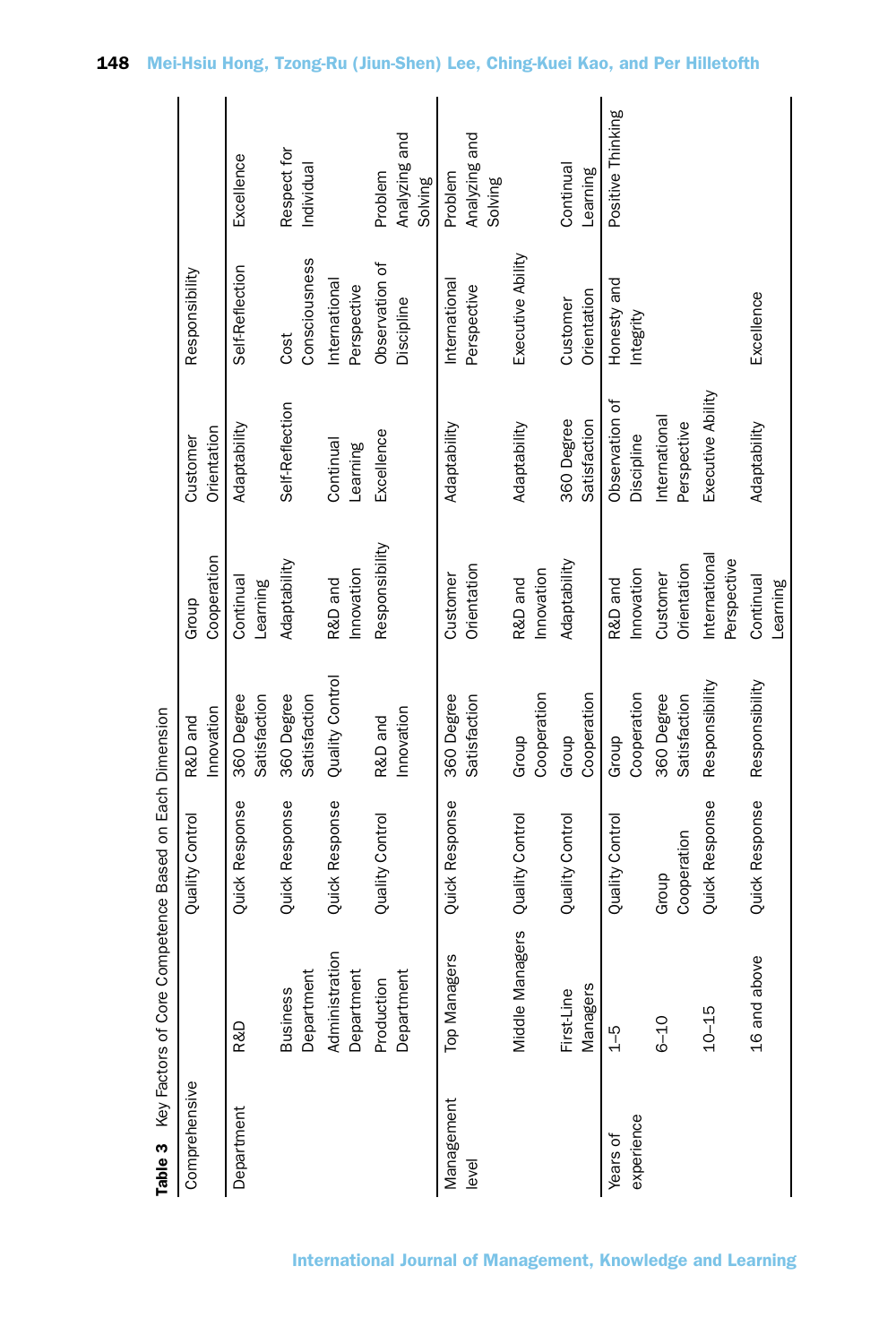# Setting Organizational Key Performance Indicators 149

| Top managers*                 | Production departments        | Administration departments |
|-------------------------------|-------------------------------|----------------------------|
| Quick Response (A)            | Quality Control (C)           | Quick Response (A)         |
| 360 Degree Satisfaction       | R&D and Innovation (C)        | Quality Control (C)        |
| <b>Customer Orientation</b>   | Responsibility (B)            | R&D and Innovation (C)     |
| Adaptability                  | Excellence (B)                | Continual Leaning (A)      |
| Self-Reflection               | Observation of Discipline     | International Perspective  |
| Excellence (B)                | Problem Anal. and Solving (B) |                            |
| Continual Leaning (A)         |                               |                            |
| Responsibility (B)            |                               |                            |
| Problem Anal. and Solving (B) |                               |                            |
|                               |                               |                            |

|  | <b>Table 4</b> Key Factors of Core Competence in Terms of Different Departments and Views |  |  |  |  |  |  |
|--|-------------------------------------------------------------------------------------------|--|--|--|--|--|--|
|--|-------------------------------------------------------------------------------------------|--|--|--|--|--|--|

Notes Key factors of core competence marked with 'A' means that they are the same ones selected by top managers and managers with over 16 years of service and by managers from administration departments. Key factors of core competence marked with 'B' means that they are the same ones selected by top managers and managers with over 16 years of service and by managers from production departments. Key factors of core competence marked with 'C' means that they are the same ones selected by production and administration departments. \* And managers with over 16 years of service.

tors of core competence that comprised one organization objective, five key factors of core competence, and seven key factors of core ability (Figure 4). The core competence of the enterprise emphasizes the connection among the individual performance, working behavior, working efficiency, and performances, and further reaches the enterprise's objectives, such as creating corporate values, improving competitiveness, and creating corporate cultures. Thus, the key factors of core competence can train the internal staff to have the core ability through education. Training can improve competitiveness, which can result in achieving the overall objective of 'excellence.'

In Figure 4, the five key factors of core competence are in order from left to right, and are connected to five or more items of core ability. First, the core competence 'R&D and innovation' can cultivate the internal staff to get 'international perspectives,' 'problem analyzing and solving,' '360 degree satisfaction,' and 'quick response.' Second, the core competence 'responsibility' can train the internal staff to have 'observation of disciplines,' 'problem analyzing and solving,' '360 degree satisfaction,' 'self-reflection,' and 'adaptability.' Third, the core competence 'continual learning' can teach the internal staff to obtain 'problem analyzing and solving,' '360 degree satisfaction' as well as deep characteristics like 'international perspectives,' 'observation of disciplines,' 'self-reflection,' 'adaptability,' and 'quick response.' Fourth, the core competence 'customer orientation' can nurture the internal staff to acquire 'international perspectives,' 'problem analyzing and solving,' '360 degree satisfaction,' 'self-reflection,' and 'quick response.' Finally, the core competence 'quality control' can educate the inter-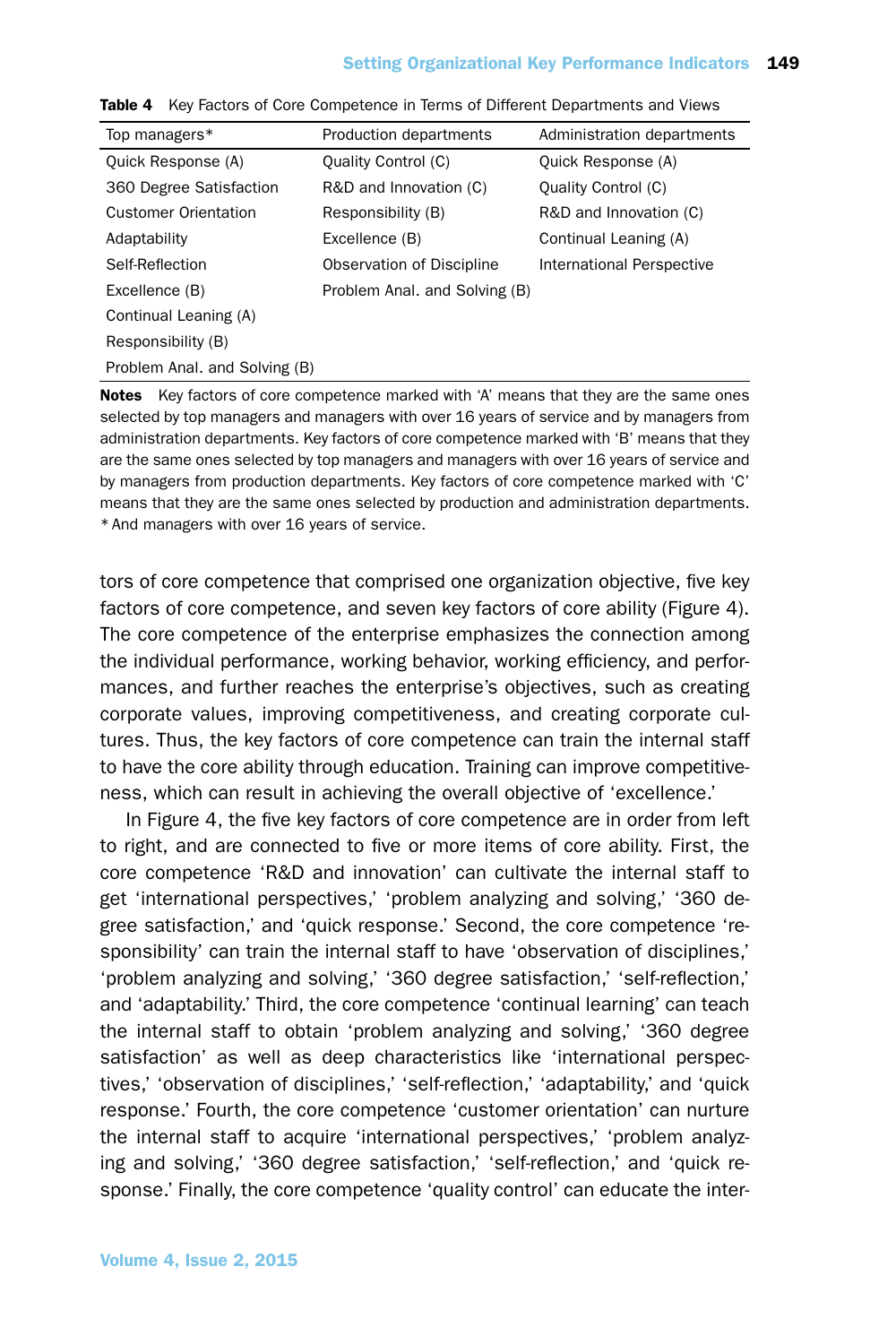

Figure 4 Key Factors of Core Competence and Organizational Objectives

nal staff to learn 'problem analyzing and solving,' '360 degree satisfaction,' 'self-reflection,' and 'quick response.'

# *Organizational key Performance Indicators*

This study uses the 131 KPIs included in the SCOR model and 12 internal KPIs related to career development of the internal staff and safety in the workplace from the case study as the reference for setting organizational KPI for the identified key factors of core competence (Table 2). To differentiate the KPIs belonging to the SCOR model and the case organization, each KPI was coded (SCOR  $=$  1-131, Internal A01-A-12). All the internal KPIs and 85 of the KPIs included in the SCOR model satisfied the need of organizational KPIs. Thus, this research considered 97 KPIs.

To simplify the setting of KPIs for the five identified key factors of core competence, each key factor is handled separately. To begin with, the most competitive core abilities for the identified key factors are established. As shown above, this knowledge was gained from the interviews with the five company managers. After that, organizational KPIs are set based on the core abilities within the three main categories of KPIs (departmental, office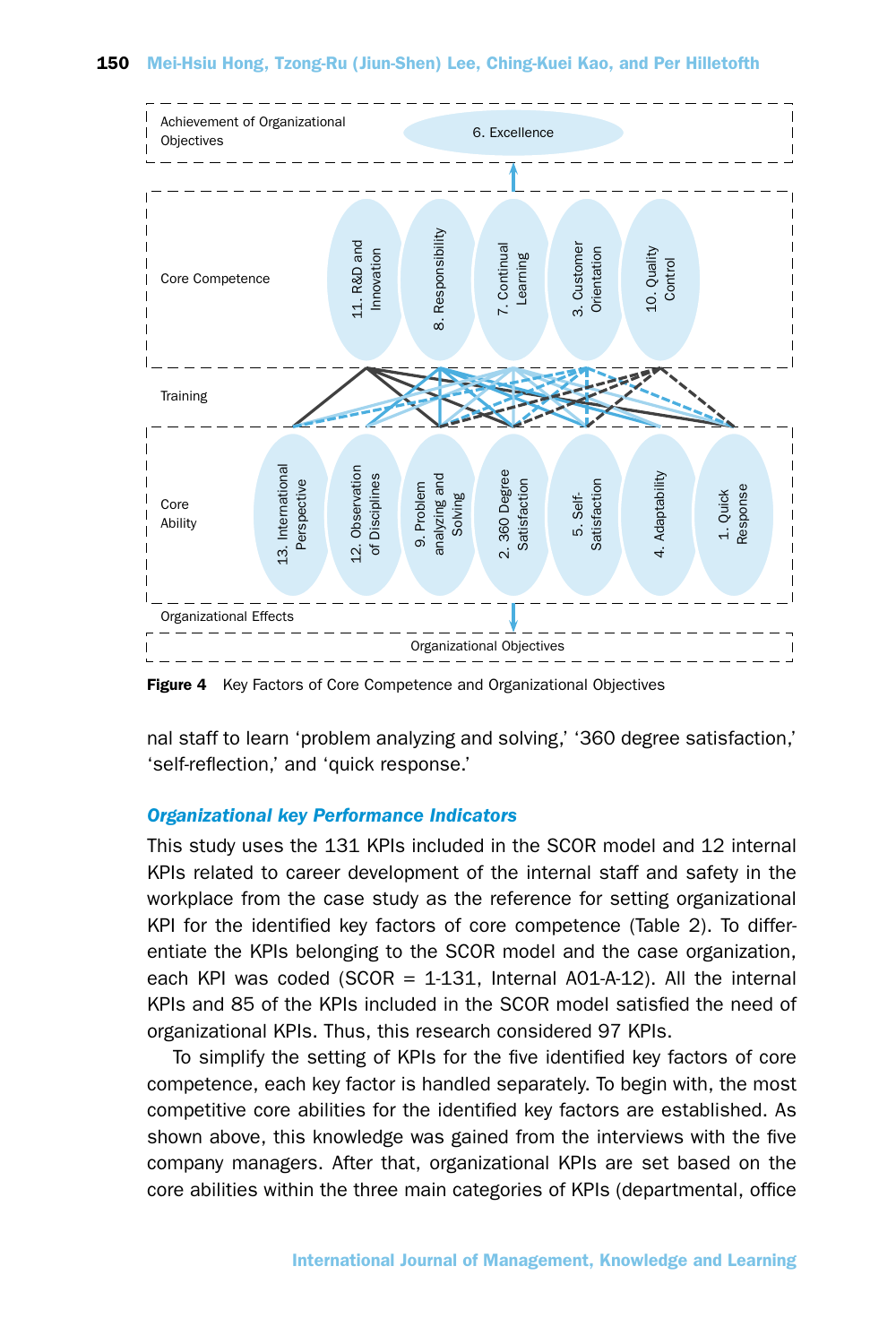

Figure 5 Setting of KPI for Core Competence R&D and Innovation

grade, and hierarchal). Below, each identified key factor is addressed in detail.

The most competitive core abilities for the identified key factor of core competence 'R&D and innovation' include 'international perspectives,' 'problem analyzing and solving,' '360 degree satisfaction,' and 'quick response' (Figure 5). After the setting of KPIs (see Table 5) based on the core abilities, the departmental category contained 16 items (16.49% of total KPIs), the office grade category contained 18 items (18.56% of total KPIs), and the hierarchical category contained 6 items (6.19% of total KPIs). Based on the setting of KPIs for the core competence 'R&D and innovation,' the result emphasizes the achievement of works and departmental missions. Organizational KPIs include types related to cost, correctness of the documents, and completeness of products. Although, the hierarchical category only contains six items, these items are mostly related to important decisions like cost control, complaints, and patents.

The most competitive core abilities for the identified key factor of core competence 'responsibility' are 'observation of disciplines,' 'problem analyzing and solving,' '360 degree satisfaction,' 'self-reflection,' and 'adaptability' (Figure 6). After the setting of KPIs (see Table 5) based on the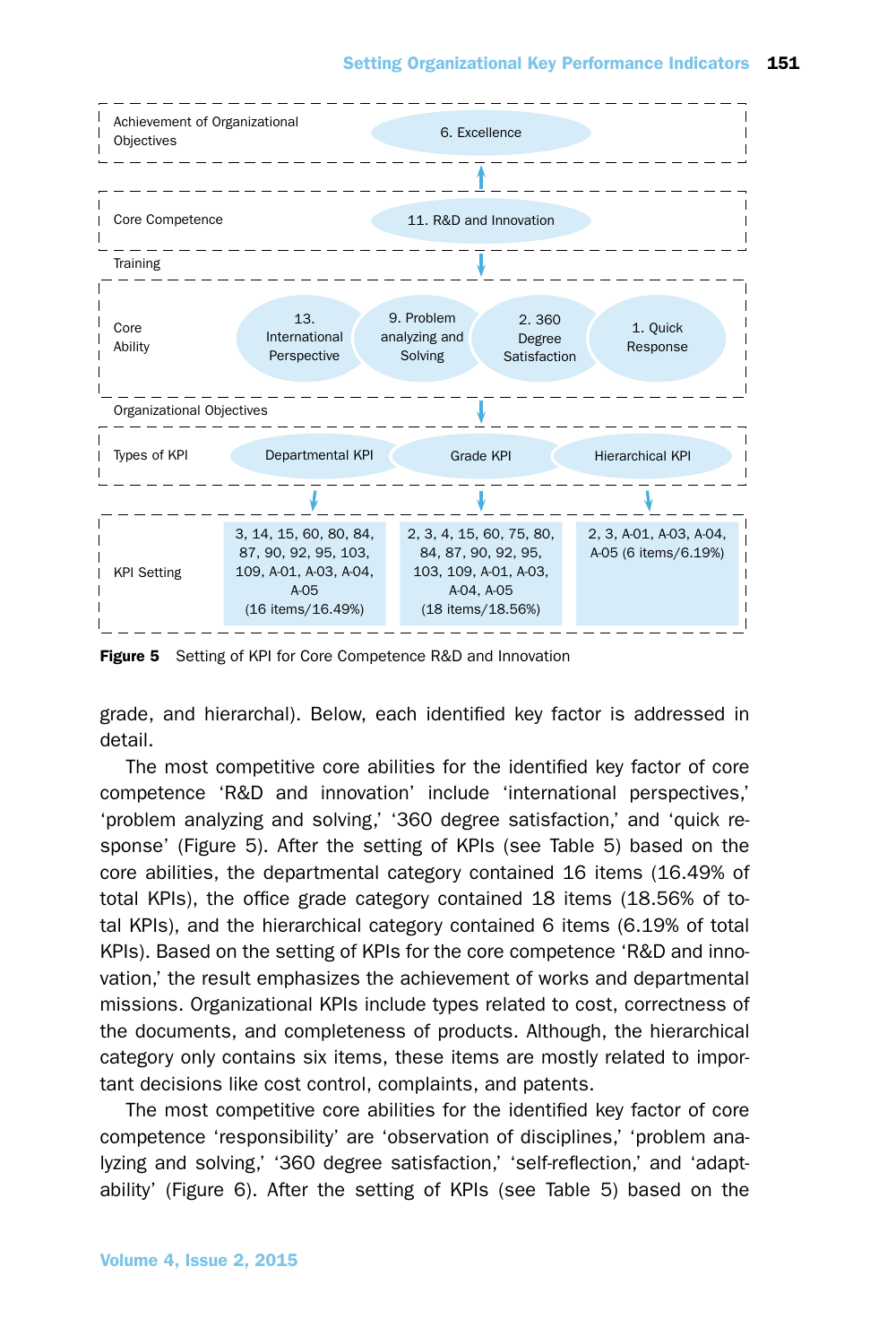| (1)                     |     | (2)       |     |     | (3)       |                            |     | (4)                       |     |     | (5) |     |     | (6)       |     |
|-------------------------|-----|-----------|-----|-----|-----------|----------------------------|-----|---------------------------|-----|-----|-----|-----|-----|-----------|-----|
|                         |     |           |     |     |           |                            |     |                           |     |     |     |     |     |           |     |
|                         | (a) | (b)       | (c) | (a) | (b)       | $\left( \mathrm{c}\right)$ | (a) | $\overline{(\mathsf{b})}$ | (c) | (a) | (b) | (c) | (a) | (b)       | (c) |
| $\overline{c}$<br>3     |     | $\bullet$ |     |     | $\bullet$ | $\bullet$                  |     | $\bullet$                 |     |     |     |     |     | $\bullet$ |     |
|                         |     |           |     |     |           |                            |     |                           |     |     |     |     |     |           |     |
| 5                       |     |           |     |     |           |                            |     |                           |     |     |     |     |     |           |     |
| $\mathsf 6$             |     |           |     |     |           |                            |     |                           |     |     |     |     |     |           |     |
| $\overline{\mathbf{7}}$ |     |           |     |     |           |                            |     |                           |     |     |     |     |     |           |     |
| 10                      |     |           |     |     |           |                            |     |                           |     |     |     |     |     |           |     |
| 11                      |     |           |     |     |           |                            |     |                           |     |     |     |     |     |           |     |
| 12                      |     |           |     |     |           |                            |     |                           |     |     |     |     |     |           |     |
| 13                      |     |           |     |     |           |                            |     |                           |     |     |     |     |     |           |     |
| 14                      |     |           |     |     |           |                            |     |                           |     |     |     |     |     |           |     |
| 15                      |     |           |     |     |           |                            |     |                           |     |     |     |     |     |           |     |
| 16                      |     |           |     |     |           |                            |     |                           |     |     |     |     |     |           |     |
| 17                      |     |           |     |     |           |                            |     |                           |     |     |     |     |     |           |     |
| 18                      |     |           |     |     |           |                            |     |                           |     |     |     |     |     |           |     |
| 20                      |     |           |     |     |           |                            |     |                           |     |     |     |     |     |           |     |
| 21                      |     |           |     |     |           |                            |     |                           |     |     |     |     |     |           |     |
| 25                      |     |           |     |     |           |                            |     |                           |     |     |     |     |     |           |     |
| 26                      |     |           |     |     |           |                            |     |                           |     |     |     |     |     |           |     |
| 35                      |     |           |     |     |           |                            |     |                           |     |     |     |     |     |           |     |
| 37                      |     |           |     |     |           |                            |     |                           |     |     |     |     |     |           |     |
| 39                      |     |           |     |     |           |                            |     |                           |     |     |     |     |     |           |     |
| 40                      |     |           |     |     |           |                            |     |                           |     |     |     |     |     |           |     |
| 41                      |     |           |     |     |           |                            |     |                           |     |     |     |     |     |           |     |
| 42                      |     |           |     |     |           |                            |     |                           |     |     |     |     |     |           |     |
| 44                      |     |           |     |     |           |                            |     |                           |     |     |     |     |     |           |     |
| 45                      |     |           |     |     |           |                            |     |                           |     |     |     |     |     |           |     |
| 46                      |     |           |     |     |           |                            |     |                           |     |     |     |     |     |           |     |
| 47                      |     |           |     |     |           |                            |     |                           |     |     |     |     |     |           |     |
| 48                      |     |           |     |     |           |                            |     |                           |     |     |     |     |     |           |     |
| 49                      |     |           |     |     |           |                            |     |                           |     |     |     |     |     |           |     |
| 54                      |     |           |     |     |           |                            |     |                           |     |     |     |     |     |           |     |
| 55                      |     |           |     |     |           |                            |     |                           |     |     |     |     |     |           |     |
| 56                      |     |           |     |     |           |                            |     |                           |     |     |     |     |     |           |     |
| 57                      |     |           |     |     |           |                            |     |                           |     |     |     |     |     |           |     |
| 58                      |     |           |     |     |           |                            |     |                           |     |     |     |     |     |           |     |
| 59                      |     |           |     |     |           |                            |     |                           |     |     |     |     |     |           |     |
| 60                      |     |           |     |     |           |                            |     |                           |     |     |     |     |     |           |     |
| 61                      |     |           |     |     |           |                            |     |                           |     |     |     |     |     |           |     |
| 62                      |     |           |     |     |           |                            |     |                           |     |     |     |     |     |           |     |

Table 5 Setting of KPIs within 3 Main Categories

*Continued on the next page*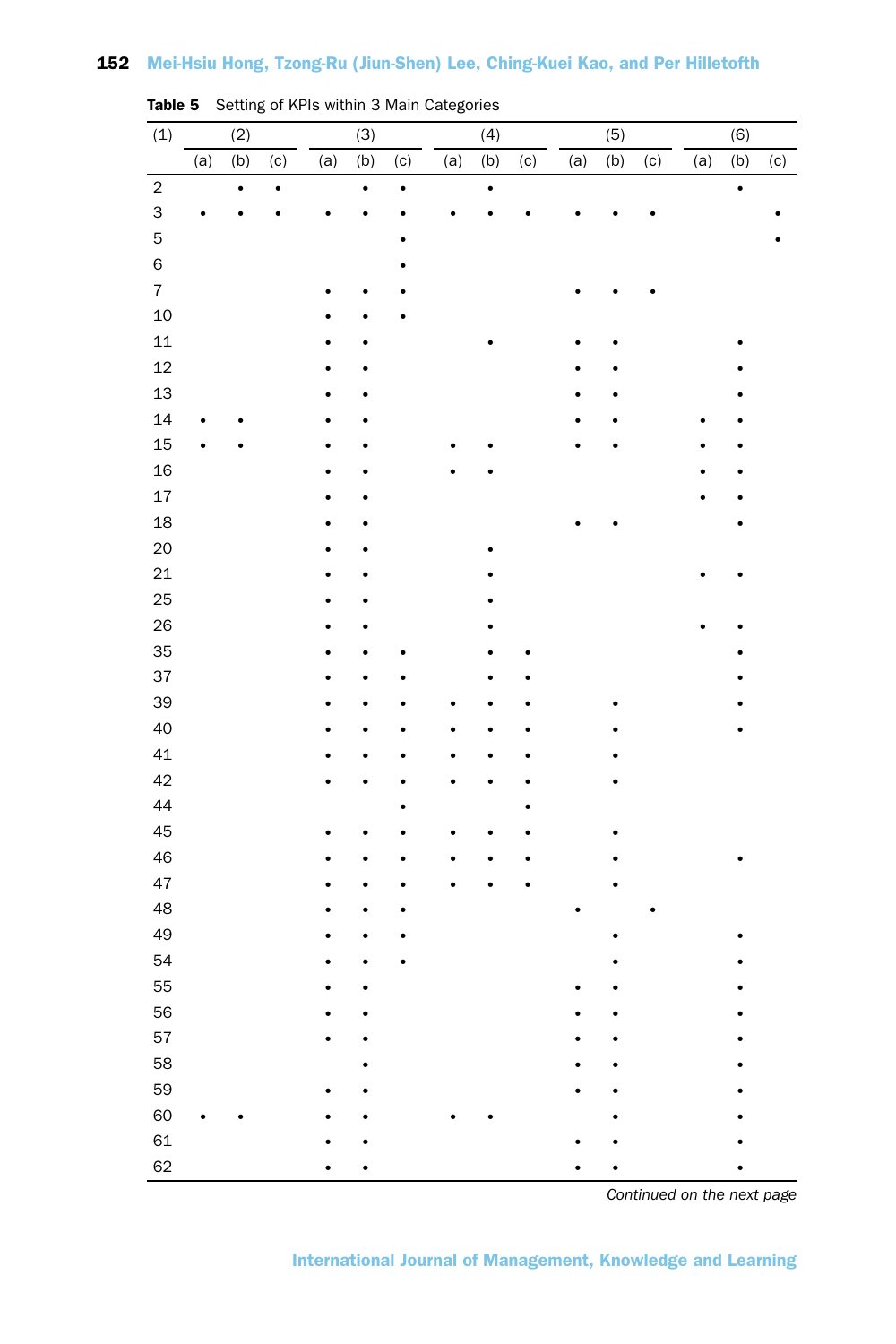| (1)  |           | (2) |     |           | (3)       |     |     | (4) |     |           | (5)       |     |     | (6)       |     |
|------|-----------|-----|-----|-----------|-----------|-----|-----|-----|-----|-----------|-----------|-----|-----|-----------|-----|
|      | (a)       | (b) | (c) | (a)       | (b)       | (c) | (a) | (b) | (c) | (a)       | (b)       | (c) | (a) | (b)       | (c) |
| 63   |           |     |     | $\bullet$ | $\bullet$ |     |     |     |     | $\bullet$ | $\bullet$ |     |     | $\bullet$ |     |
| 64   |           |     |     |           |           |     |     |     |     |           |           |     |     |           |     |
| 65   |           |     |     |           |           |     |     |     |     |           |           |     |     |           |     |
| 66   |           |     |     |           |           |     |     |     |     |           |           |     |     |           |     |
| 68   |           |     |     |           |           |     |     |     |     |           |           |     |     |           |     |
| 69   |           |     |     |           |           |     |     |     |     |           |           |     |     |           |     |
| 70   |           |     |     |           |           |     |     |     |     |           |           |     |     |           |     |
| $71$ |           |     |     |           |           |     |     |     |     |           |           |     |     |           |     |
| 72   |           |     |     |           |           |     |     |     |     |           |           |     |     |           |     |
| 73   |           |     |     |           |           |     |     |     |     |           |           |     |     |           |     |
| 74   |           |     |     |           |           |     |     |     |     |           |           |     |     |           |     |
| 75   |           |     |     |           |           |     |     |     |     |           |           |     |     |           |     |
| 76   |           |     |     |           |           |     |     |     |     |           |           |     |     |           |     |
| 77   |           |     |     |           |           |     |     |     |     |           |           |     |     |           |     |
| 78   |           |     |     |           |           |     |     |     |     |           |           |     |     |           |     |
| 79   |           |     |     |           |           |     |     |     |     |           |           |     |     |           |     |
| 80   |           |     |     |           |           |     |     |     |     |           |           |     |     |           |     |
| 81   |           |     |     |           |           |     |     |     |     |           |           |     |     |           |     |
| 82   |           |     |     |           |           |     |     |     |     |           |           |     |     |           |     |
| 83   |           |     |     |           |           |     |     |     |     |           |           |     |     |           |     |
| 84   |           |     |     |           |           |     |     |     |     |           |           |     |     |           |     |
| 87   |           |     |     |           |           |     |     |     |     |           |           |     |     |           |     |
| 88   |           |     |     |           |           |     |     |     |     |           |           |     |     |           |     |
| 89   |           |     |     |           |           |     |     |     |     |           |           |     |     |           |     |
| 90   |           |     |     |           |           |     |     |     |     |           |           |     |     |           |     |
| 92   |           |     |     |           |           |     |     |     |     |           |           |     |     |           |     |
| 95   |           |     |     |           |           |     |     |     |     |           |           |     |     |           |     |
| 103  | ¢         |     |     |           |           |     |     |     |     |           |           |     |     |           |     |
| 107  |           |     |     |           |           |     |     |     |     |           |           |     |     |           |     |
| 109  | $\bullet$ |     |     |           |           |     |     |     |     |           |           |     |     |           |     |
| 112  |           |     |     |           |           |     |     |     |     |           |           |     |     |           |     |
| 113  |           |     |     |           |           |     |     |     |     |           |           |     |     |           |     |
| 115  |           |     |     |           |           |     |     |     |     |           |           |     |     |           |     |
| 116  |           |     |     |           |           |     |     |     |     |           |           |     |     |           |     |
| 117  |           |     |     |           |           |     |     |     |     |           |           |     |     |           |     |
| 119  |           |     |     |           |           |     |     |     |     |           |           |     |     |           |     |
| 120  |           |     |     |           |           |     |     |     |     |           |           |     |     |           |     |
| 121  |           |     |     |           |           |     |     |     |     |           |           |     |     |           |     |
| 122  |           |     |     |           |           |     |     |     |     |           |           |     |     |           |     |

Table 5 *Continued from the previous page*

*Continued on the next page*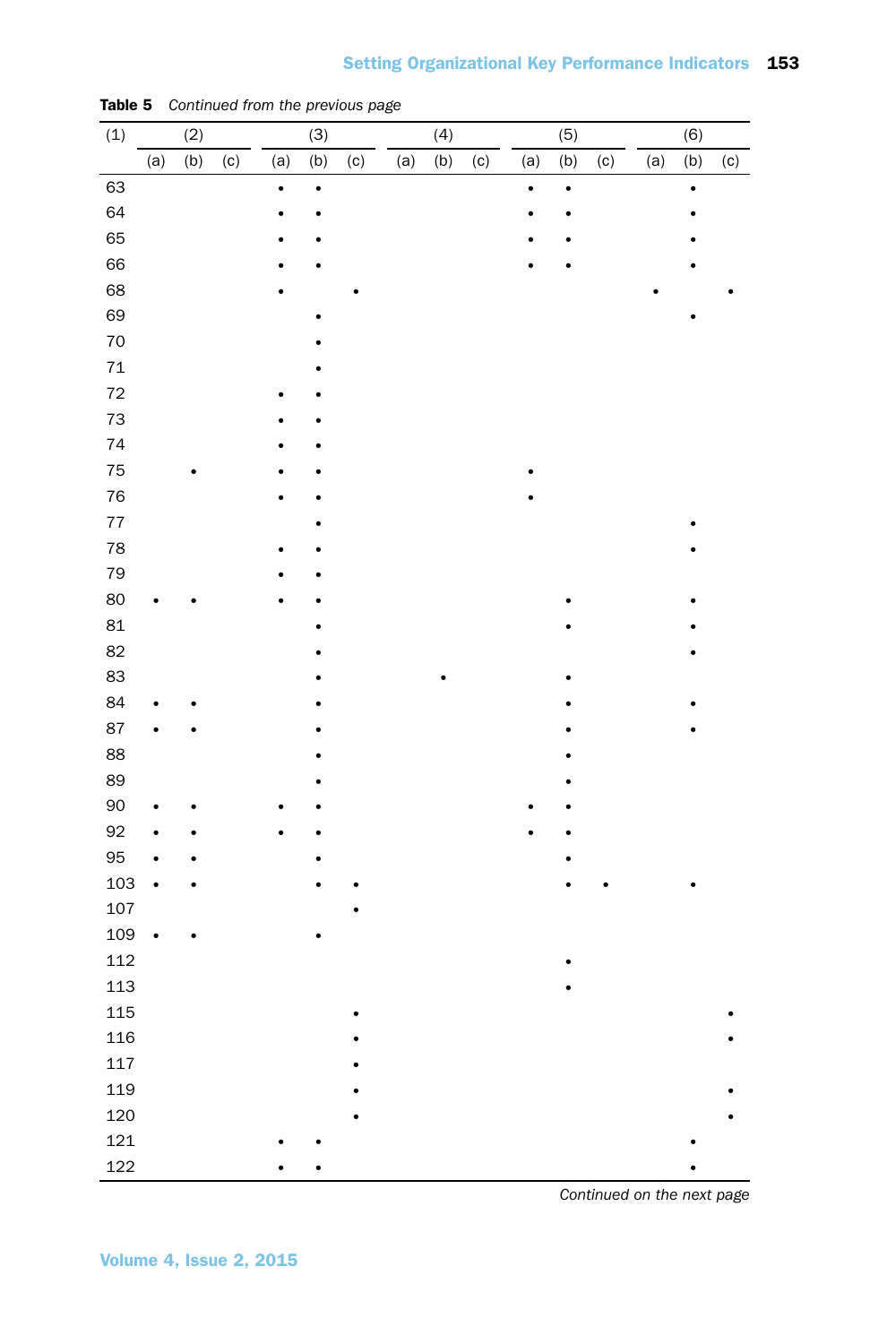| (1)    |     | (2) |     |           | (3) |     |     | (4) |     |     | (5) |     |     | (6) |     |
|--------|-----|-----|-----|-----------|-----|-----|-----|-----|-----|-----|-----|-----|-----|-----|-----|
|        | (a) | (b) | (c) | (a)       | (b) | (c) | (a) | (b) | (c) | (a) | (b) | (c) | (a) | (b) | (c) |
| 123    |     |     |     | $\bullet$ |     |     |     |     |     |     |     |     |     | ٠   |     |
| 125    |     |     |     |           |     |     |     |     |     |     |     |     |     |     |     |
| 126    |     |     |     |           |     |     |     |     |     |     |     |     |     |     |     |
| 127    |     |     |     |           |     |     |     |     |     |     |     |     |     |     |     |
| 128    |     |     |     |           |     |     |     |     |     |     |     |     |     |     |     |
| 129    |     |     |     |           |     |     |     |     |     |     |     |     |     |     |     |
| 131    |     |     |     |           |     |     |     |     |     |     |     |     |     |     |     |
| $A-01$ |     |     |     |           |     |     |     |     |     |     |     |     |     |     |     |
| $A-02$ |     |     |     |           |     |     |     |     |     |     |     |     |     |     |     |
| $A-03$ |     |     |     |           |     |     |     |     |     |     |     |     |     |     |     |
| $A-04$ | ٠   |     |     |           |     |     |     |     |     |     |     |     |     |     |     |
| $A-05$ | ٠   |     |     |           |     |     |     |     |     |     |     |     |     |     |     |
| $A-06$ |     |     |     |           |     |     |     |     |     |     |     |     |     |     |     |
| $A-07$ |     |     |     |           |     |     |     |     |     |     |     |     |     |     |     |
| $A-08$ |     |     |     |           |     |     |     |     |     |     |     |     |     |     |     |
| $A-09$ |     |     |     |           |     |     |     |     |     |     |     |     |     |     |     |
| $A-10$ |     |     |     |           |     |     |     |     |     |     |     |     |     |     |     |
| $A-11$ |     |     |     |           |     |     |     |     |     |     |     |     |     |     |     |
| $A-12$ |     |     |     |           |     |     |     |     |     |     |     |     |     |     |     |

Table 5 *Continued from the previous page*

Notes Column headings are as follows: (1) SCOR KPI coding, (2) R&D and Innovation, (3) Responsibility, (4) Continual Leaning, (5) Customer Orientation, (6) Quality Control; (a) Departmental KPI, (b) Office Grade KPI, (c) Hierarchical KPI.

core abilities, the departmental category contained 60 items (61.86% of total KPIs), the office grade category contained 76 items (78.00% of total KPIs), and the hierarchical category contained 36 items (37.11% of total KPIs). Based on the setting of KPIs for the core competence 'responsibility,' 'responsibilities' account for the highest percentage of KPIs in all the categories. The potential motivation and attitude that involve human behaviors have huge influences on an organization, and the KPI to be achieved includes cost control, reaching rate of delivery, and planning ability.

The most competitive core abilities for the identified key factor of core competence 'continual learning' are 'international perspectives,' 'observation of disciplines,' 'problem analyzing and solving,' '360 degree satisfaction,' 'self-reflection,' and 'adaptability' (Figure 7). After the setting of KPIs (see Table 5) based on the core abilities, the departmental category contained 36 items (37.11% of total KPIs), the office grade category contained 29 items (29.90% of total KPIs), and the hierarchical category contained 17 items (17.53% of total KPIs). Based on the setting of KPI for the core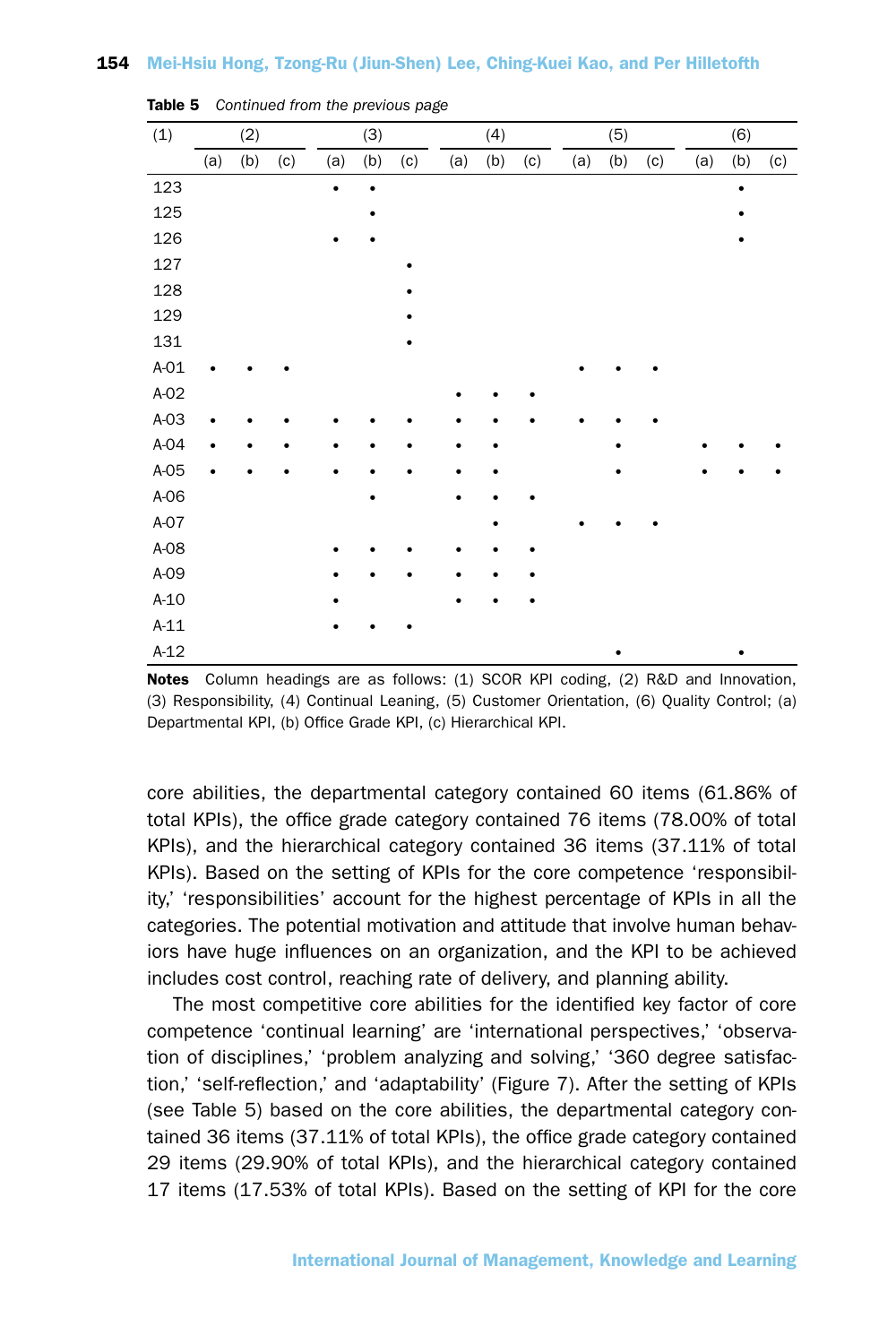

Figure 6 Setting of KPI for Core Competence Responsibility

competence 'continual learning,' regardless of the type of department, the spirit of continual learning is required to meet the demands of individual and organizational growth, and the need for learning based on the office grade results in cost control.

The most competitive core abilities for the identified key factor of core competence 'customer orientation' are 'international perspectives,' 'problem analyzing and solving,' '360 degree satisfaction,' 'self-reflection,' and 'quick response' (Figure 8). After the setting of KPIs (see Table 5) based on the core abilities, the departmental category contained 27 items (27.86% of total KPIs), the office grade category contained 47 items (48.45% of total KPIs), and the hierarchical category contained 7 items (7.22% of total KPIs). Based on the setting of KPI for the core competence 'quality control,'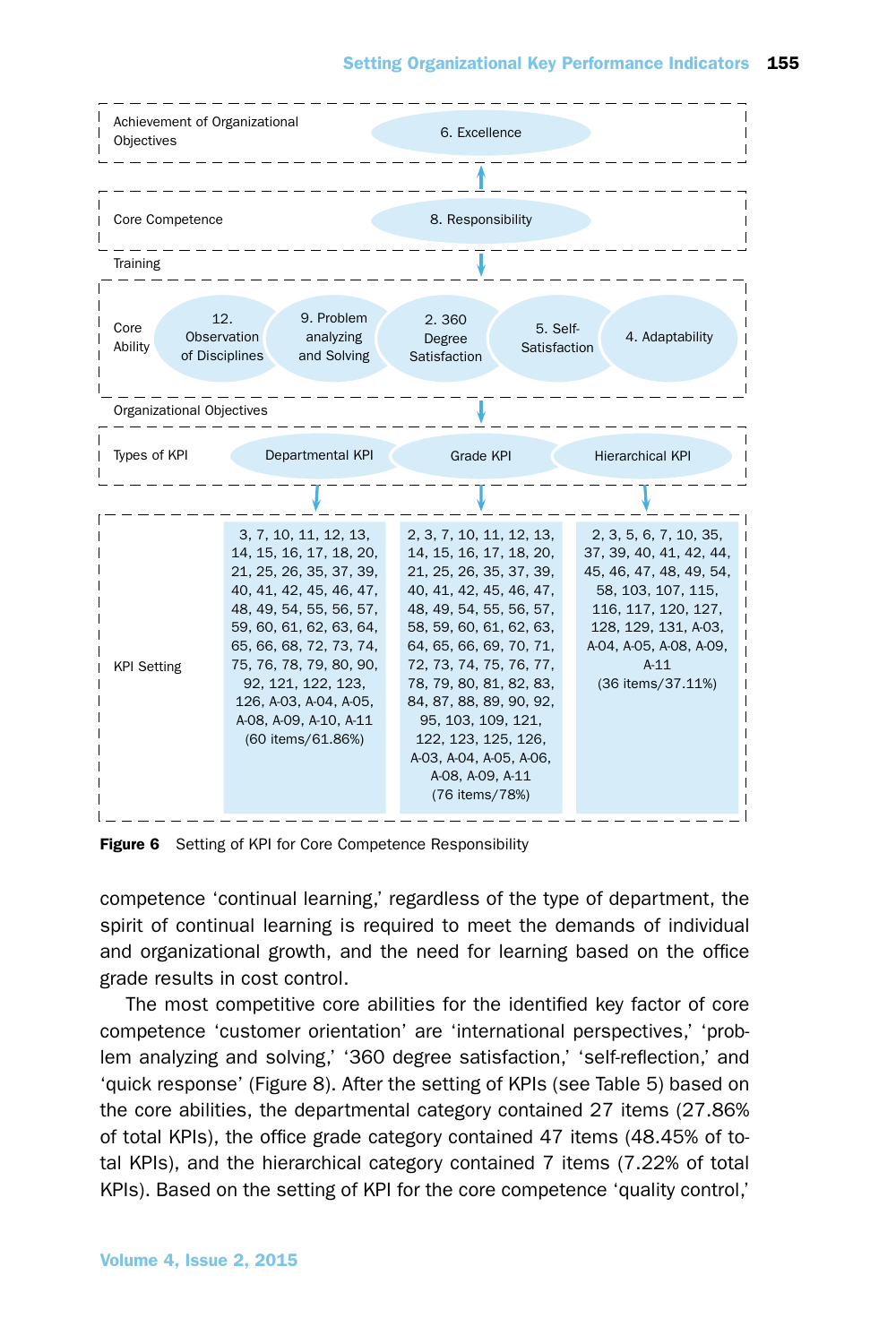

Figure 7 Setting of KPI for Core Competence Continual Learning

the activities involved in the customer orientation emphasizes people's satisfaction of product quality from taking orders to delivery and customer satisfaction of the services. Although there are only seven KPIs in 'hierarchical KPI,' these KPIs are mostly related to the management of costs, funds, and human resources, which show the differences of KPIs between office grades and hierarchies.

The most competitive core abilities for the identified key factor of core competence 'quality control' are 'international perspectives,' 'problem analyzing and solving,' '360 degree satisfaction,' and 'quick response' (Figure 9). After the setting of KPIs (see Table 5) based on the core abilities, the departmental category contained 9 items (9.28% of total KPIs), the office grade category contained 47 items (48.45% of total KPIs), and the hierarchical category contained 9 items (9.28% of total KPIs). Based on the setting of KPIs for 'quality control,' this core competence affects production as well as the supply chain, documents, and data accuracy. This result implies that each of the different office grades should be connected with quality control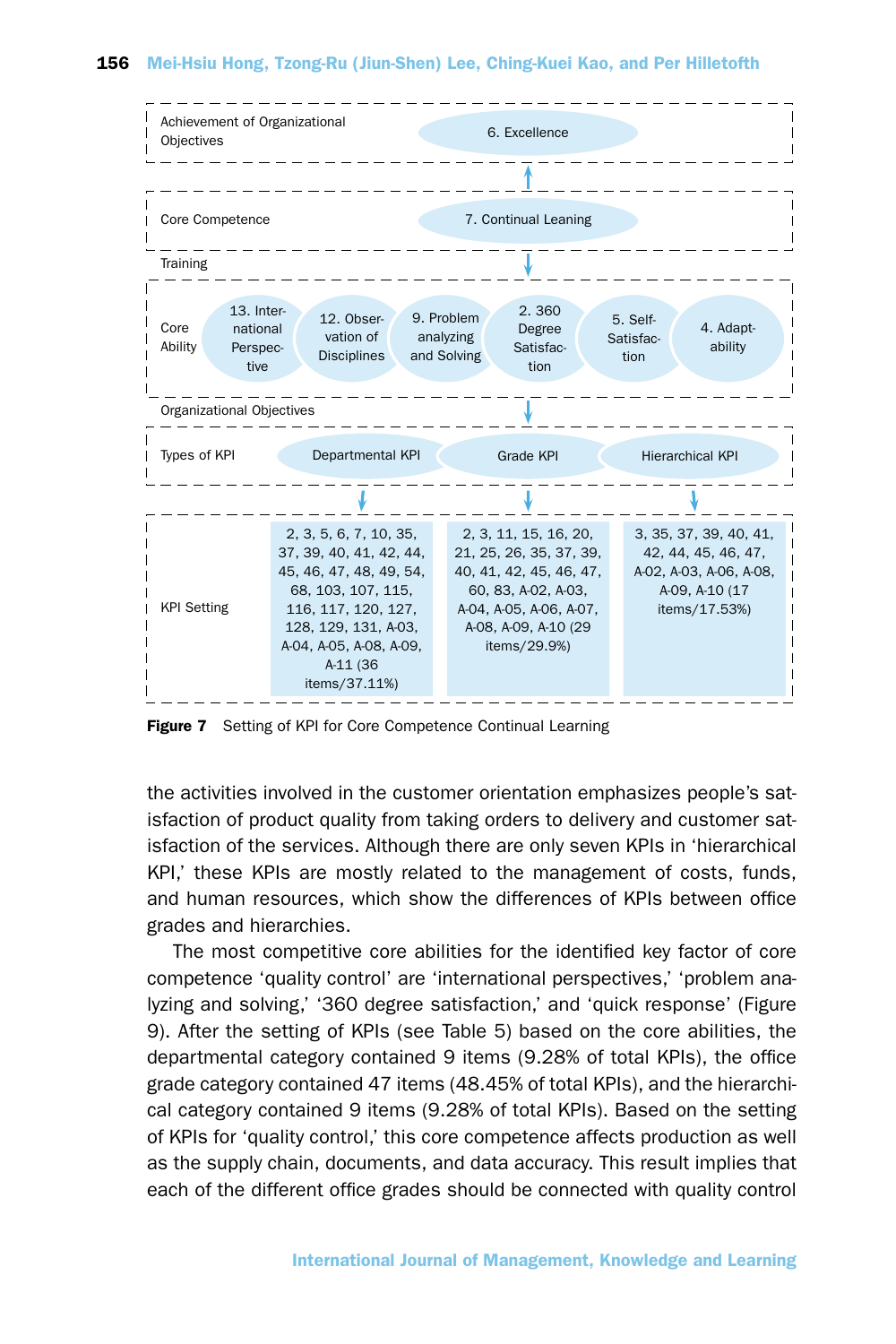

Figure 8 Setting of KPI for Core Competence Customer Orientation

to guarantee the flawlessness of the orders and products throughout the entire supply chain.

## Concluding Remarks

To begin with, the research results are summarized and discussed in this section. After that, some implications of the research, as well as some opportunities for further research are presented.

## *Summary*

This research aimed to define (or set) organizational KPIs in the precision machine industry by using the concept of core competence and the SCOR model. A component manufacturer in the machine industry was invited to serve as a case study.

A case company questionnaire composed of 21 core competence items that were derived from the main categories identified in the bench-marking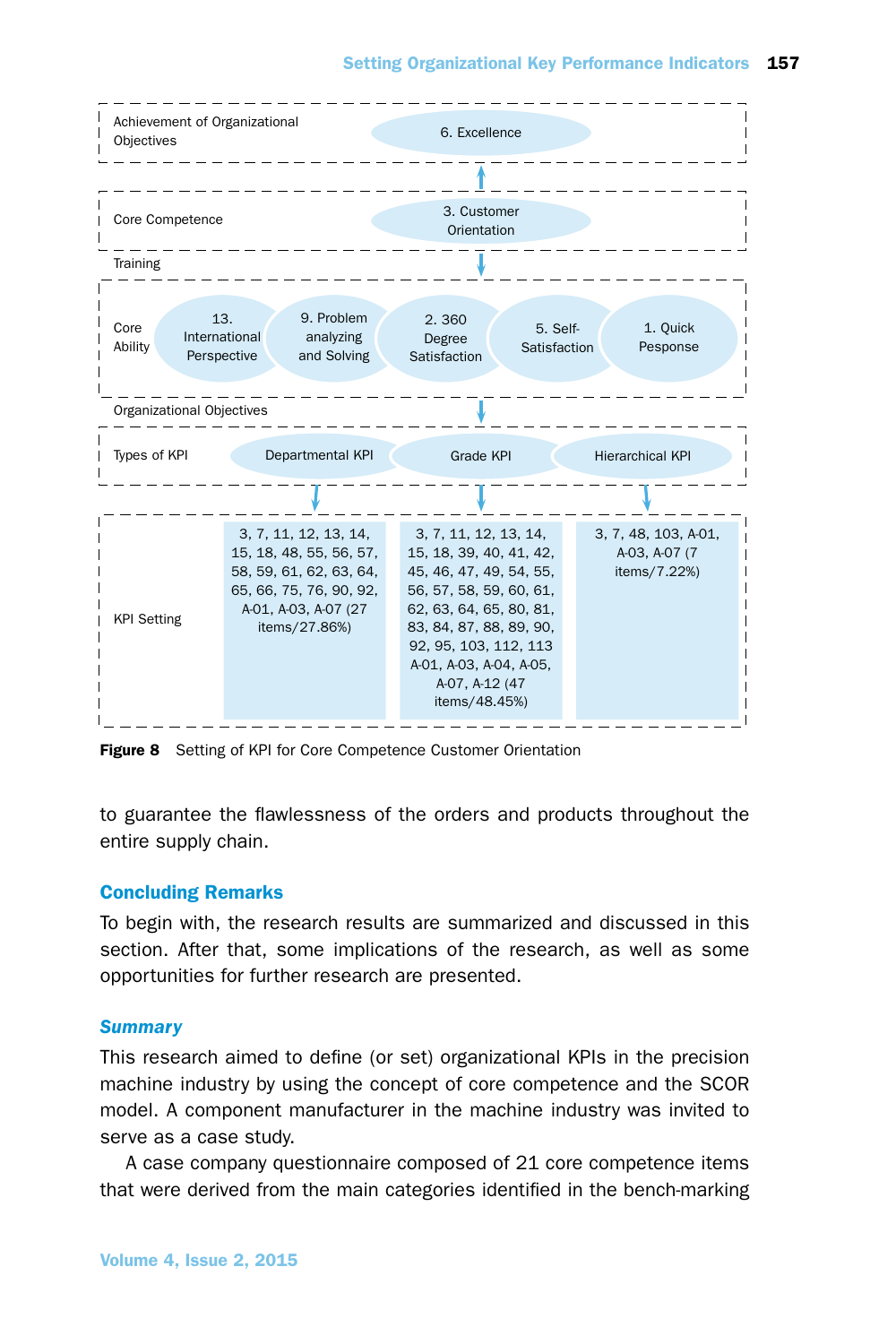

Figure 9 Setting of KPI for core Competence Quality Control

study was used for data collection. The collected data were analyzed with GRA to extract the key factors of core competence. The analysis was conducted based on four main dimensions (comprehensive, department, management level, and years of experience), which required the completion of several rounds of analysis. The result identified five to six key factors for each dimension or sub-dimension.

In addition, interviews were conducted with managers inside the case company since it was difficult to establish the key factors of core competence solely based on GRA results. The issue indicated that the repeatability of the factors in the different dimensions was low. Thus, the most essential key factors of core competence were extracted through interviews based on GRA result. The conducted interviews covered 13 of the identified key factors of core competence, which are broken down into organization objective (1), core competence (5), and core ability (7).

Finally, organizational KPIs are defined (or set) for the identified key fac-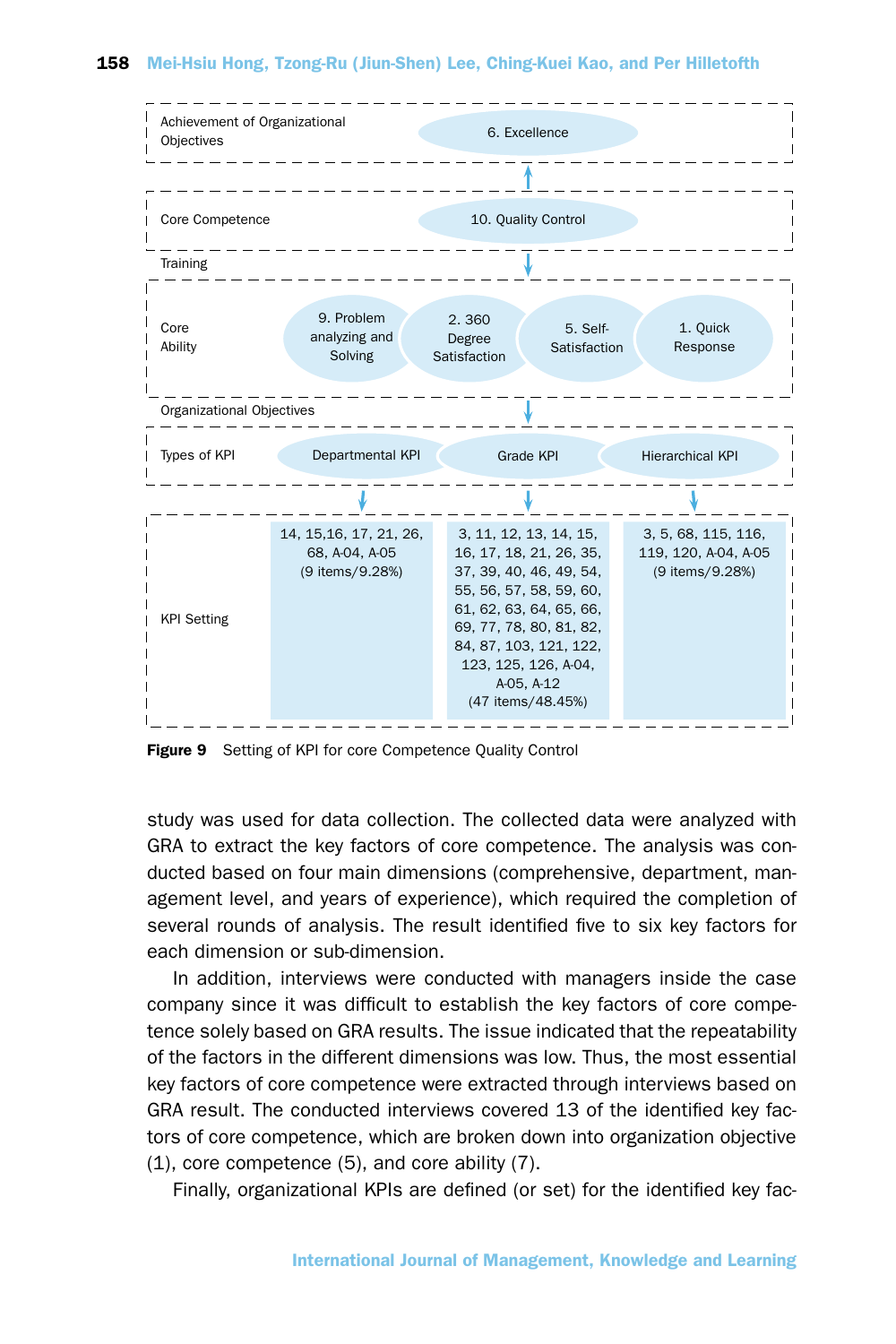tors of core competence. To simplify the setting of KPIs for the five identified key factors of core competence, each key factor was handled separately. Initially, the most competitive core abilities for the identified key factor were established. This knowledge was gained from the interviews with the managers of the case company. Organizational KPIs were set based on the core abilities within the three main categories of KPIs (departmental, office grade, and hierarchical). The developed KPI system, which is based on organizational objectives, core competence, and core abilities, allows enterprises to handle dynamic market demands, business environments, and changes in corporate objectives.

# *Implications and Further Research*

In a competitive and volatile business environment, an enterprise must follow its unique culture and find out its core competence and appropriate KPIs. However, in applying key factors of core competence to reach organizational objectives, the leader has to be decisive enough to set precise and achievable objectives. In addition, employee behaviors and talents should not be neglected. Talents create the competitive advantages for an enterprise. While enterprises can buy machines, lands, and materials with money, people should be connected with the organizational culture such that they will devote themselves voluntarily, create profits, and reach objectives for the enterprise. The most significant objective of an enterprise is to pursue profit maximization and sustainable development for continuous growth and development. Nevertheless, core competence and KPI are the key factors that can bring clear short-, middle-, and long-term direction for an enterprise. Since this study focuses on the precision machine manufacturing industry, the results may only be applicable to similar industries, and not in every type of enterprise. Therefore, future studies could analyze domestic and foreign bench-marking enterprises, set up successful key factors in different industries, and search for progress standards for enterprises. In this manner, literature in this field can be expanded, and more enterprises can pursue outstanding performances and continuous growth.

## **References**

- Boyatzis, R. E. (1982). *The competent manager: A model for effective performance.* New York, NY: Wiley.
- Chen, Y. S. (1997) *The basic route of ability is applied to the research of manpower resources management: Integration of individual, work and environment* (Unpublished master thesis). National Chengchi University, Taipei, Taiwan.
- Chiang, M. H. (2002). *Non-profit management.* Taipei, Taiwan: Best Wise Publishing.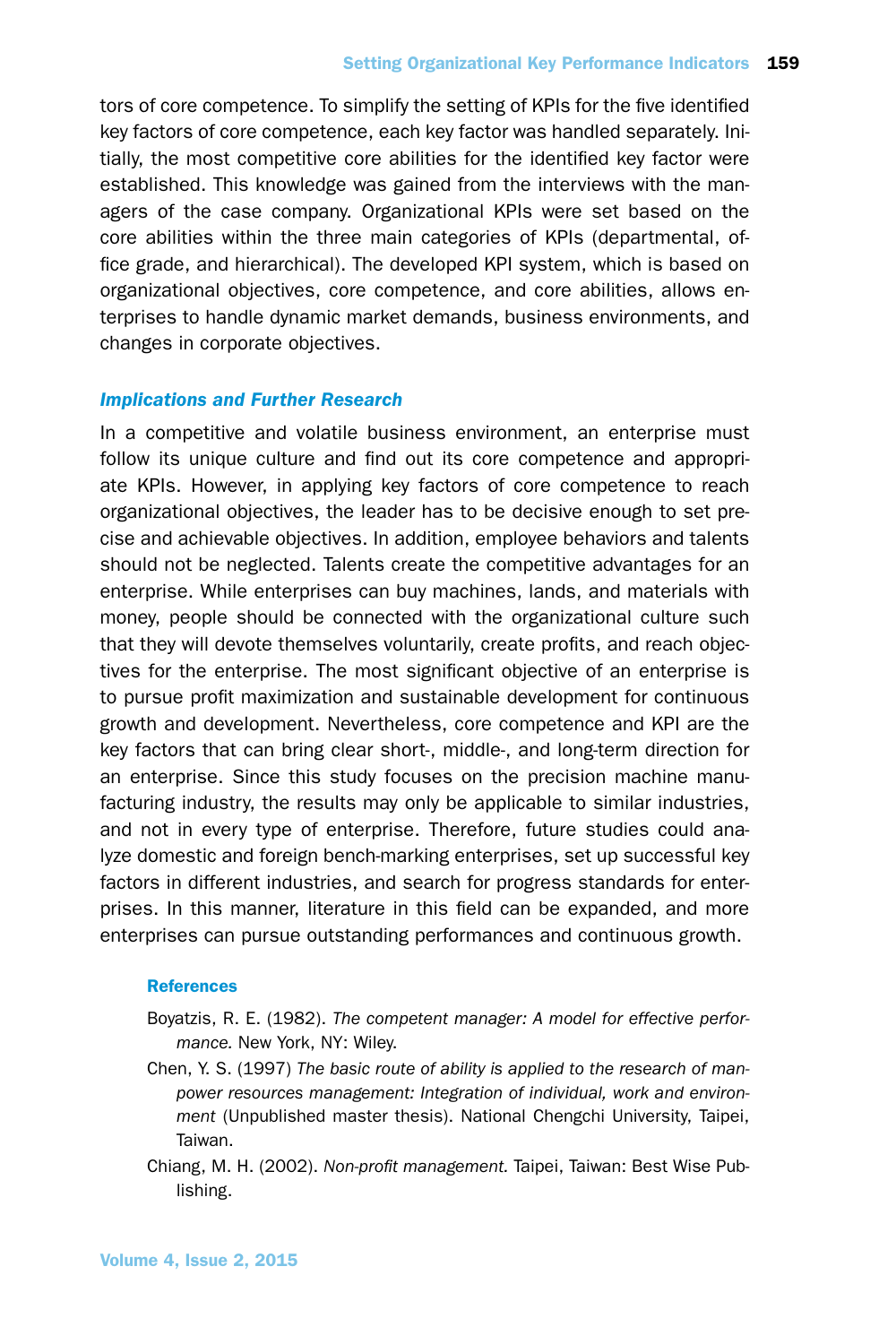- Christopher, M. (1998). *Logistics & supply chain management: Strategies for reducing costs and improving services.* London, England: Pitman.
- Chuang, W. J. (2011). *Dualist approach of establishing performance indicator: Case study on local government integrity index.* Paper presented at the Conference on Local Government and Public Manage, Hsinchu, Taiwan.
- Craven, K. (2002). *Core competency resource guides.* Salem, OR: Oregon Rehabilitation Association.
- Daniel, D. R. (1961). Management information crisis. *Harvard Business Review, 39*(5), 111–121.
- Deng, J. L. (1989). Introduction to grey system. *The Journal of Grey System, 1,* 1–24.
- Deng, J. L. (1997). A novel GM(1,1) model for non-equigap series. *The Journal of Grey System, 9,* 111–116.
- Huan, S. H., Sheoran, S. K., & Wang, G. (2004). A review and analysis of supply chain operations reference (SCOR) model. *Supply Chain Management, 9,* 23–29.
- Huang, Y. F. (2001) 'Investigation of method of developing management capability for local government: Case study on Hsinchu city government,' *Journal of Administrative Management, 3,* 93–109.
- Lahti, R. K. (1999). Identifying and integrating individual level and organizational level core competencies. *Journal of Business and Psychology, 14,* 59–75.
- Maurer, T. J., & Weiss, E. M. (2010). Continuous learning skill demands: Associations with managerial job content, age, and experience. *Journal of Business and Psychology, 25,* 1–13.
- McLagan, P. (1997). Competencies: The next generation. *Training and Development, 51,* 40-47.
- Prahalad, C. K. (1993). The role of core competencies in the corporation. *Research Technology Management, 36,* 40–47.
- Prahalad, C. K., & Hamel, G. (1990). The core competence of the corporation. *Harvard Business Review, 68,* 79–91.
- Shih, J. N. (2000). Performance oriented training. *Journal of Public Servant, 45,* 16–23.
- Spencer, L. M., & Spencer, S. M. (1993a). *Job competence assessment method.* New York, NY: Wiley.
- Spencer, L. M., & Spencer, S. M. (1993b). *Competence at work.* New York, NY: Wiley.
- Supply Chain Council. (2010). *Supply chain operations reference model 10.0.* Cypress, TX: Supply Chain Council.
- Yeh, S. Y. (2001). *The Associations between recognition different of performance measures and organizational effectiveness* (Unpublished master thesis). National Defense University, Taoyuan, Taiwan.
- Wu, D. C. (2011). Development of Taiwan precision machinery industry. *Journal of Chinese Institute of Engineers-Kaohsiung Chapter, 18,* 65–66.